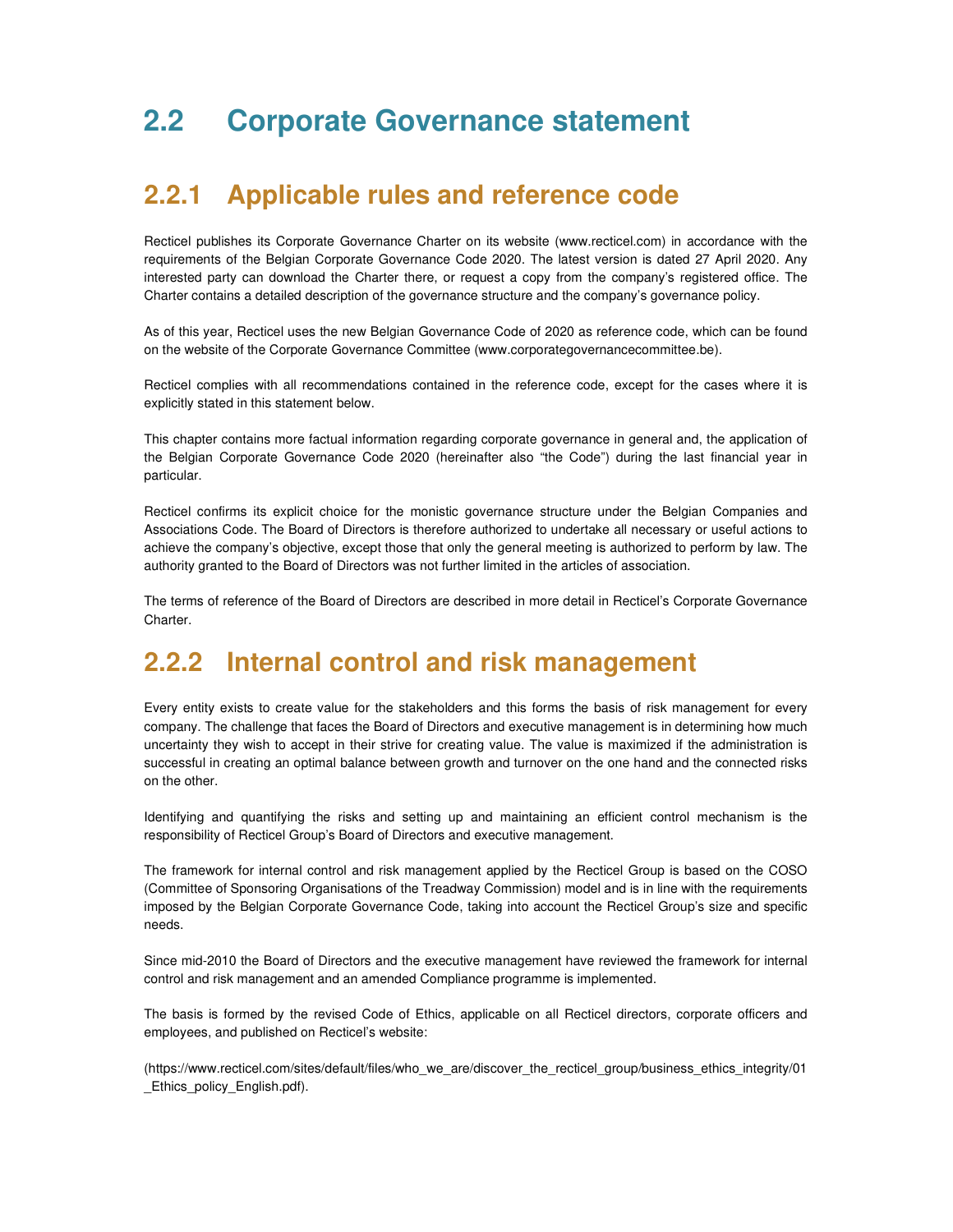Important matters like ethics, safety, health and environment, quality, conflicts of interest, anti-trust, fraud and others are being dealt with.

Corporate policies have been elaborated to cover these principles that are further explained in the Business Control Guide, which provides more concrete and detailed guidelines, for instance guidelines on the level of Tax management, Treasury management, Accounting policies, Investments, Purchases, Mergers and Takeovers, and such. The internal financial reporting and control occurs based on the Group Accounting Manual, Group Accounting Methodology and Cost Accounting Methodology.

This Business Control Guide includes the general delegation of deciding powers and responsibilities for specific areas of competence.

The Board of Directors and executive management regularly reviews the most important risks that the Recticel Group is exposed to and submits a list of priorities. A general description of the risks can be found in the financial part of this annual report.

 One of the objectives of the internal control and risk management system is also to ensure a timely, complete and accurate communication. To this end the Business Control Guide and all other guidelines contain the necessary regulations on roles and responsibilities. Also, the necessary attention is given to ensuring the security and confidentiality of the data exchange, if and when necessary.

In the event of violation of internal or external laws and regulations, the Recticel Group has also implemented a Group Policy for the Reporting of Misconduct and the Protection of Whistle-blowers to enable anyone to report on behaviour that may represent a violation of the applicable Code of Conduct, the Group Corporate Policies or any other laws and regulations.

Finally, the Audit committee, amongst others, has the task of informing and advising the Board of Directors regarding the annual follow up of the systems of internal control and risk management.

The Internal Audit Department works based on an Internal Audit Charter and has the primary function of delivering reports with opinions and other information indicating to which extent the internal audit meets predetermined criteria. The Internal Audit aims at providing the reasonable assurance that the strategic, operational, compliance and reporting objectives of the Recticel Group can be realized in the most efficient way. To this end they seek to ensure the following objectives:

- the reliability and integrity of the information;
- compliance with policies, plans, procedures, laws and agreements;
- safeguarding of assets;
- economical and efficient use of resources;
- achieving the goals set by operations and programs.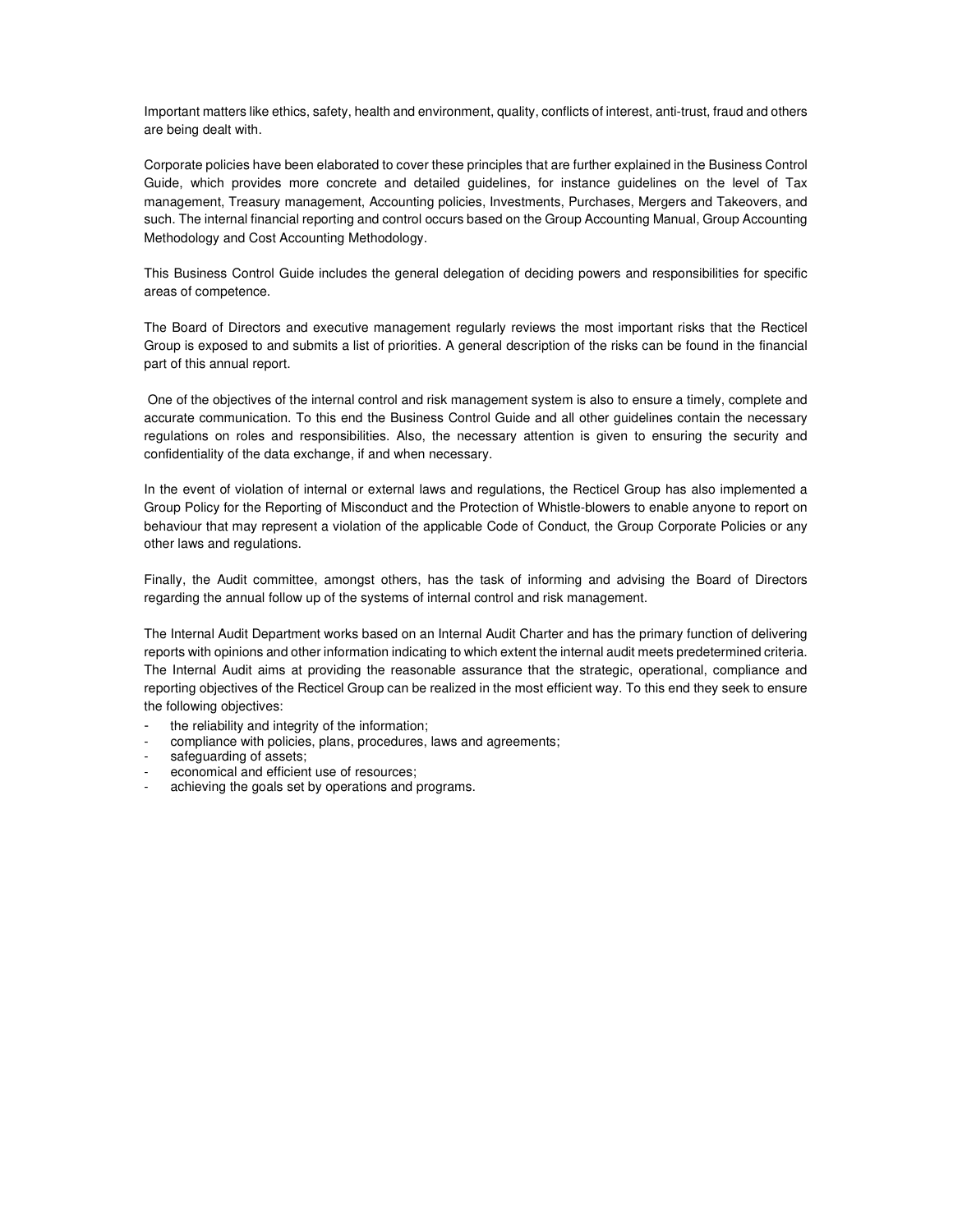# **2.2.3 External audit**

The external audit of Recticel SA/NV's company and consolidated annual accounts has been entrusted by the Annual General Meeting of 2021 to the limited liability cooperative company PWC Bedrijfsrevisoren, with registered office at Culliganlaan 5,B-1831 Diegem, Belgium, represented by Mr Marc DAELMAN, in order to exercise control over the financial years ended December 31, 2021, 2022 and 2023.

The Auditor conducts its audits in accordance with the International Standards on Auditing (ISA) and delivers a report, which confirms if the company's annual accounts and the consolidated financial statements of the company reflect a true and fair view of the assets, financial condition and results of the company. The Audit committee investigates and discusses these bi-annual reports in the presence of the Auditor, and afterwards also with the Board of Directors.

The remuneration of PwC (in its capacity as Auditor) for the audit of Recticel NV's annual and consolidated annual accounts intended in article 3:65 of the Belgian Companies and Associations Code, amounted to EUR 1.037K for 2021.

The global amount of the remuneration for additional services of the Statutory Auditor and parties related to the Statutory Auditor amounts to 229 KEUR at the level of the Recticel Group.

The detail of these fees is included in the notes to VOL 6.18.2. in the statutory annual accounts as well as in the notes in the financial part of the consolidated annual report.

The annual fees of the statutory auditor amount to 356 KEUR, including domestic expenses and excluding IBR contribution, travel and accommodation expenses abroad and VAT.

# **2.2.4 Composition of the Board of Directors**

Recticel's Board of Directors currently consists of eight members. There are eight non-executive directors, five of which are independent. OLIVIER CHAPELLE SRL/BV, represented by Mr. Olivier CHAPELLE, Managing Director, is the executive director.

The Managing Director represents the management and one director represents the reference shareholder.

With reference to the obligation to have at least 1/3 of the members of the Board of Directors of the opposite gender as provided by article 7:86 of the Belgian Companies' and Associations Code, the Board of Directors reviewed different options during the last years in order to increase the number of female members. At present, two out of the eight directors are women. As a result, the obligation of article 7:86 of the Belgian Companies' and Associations Code is complied with..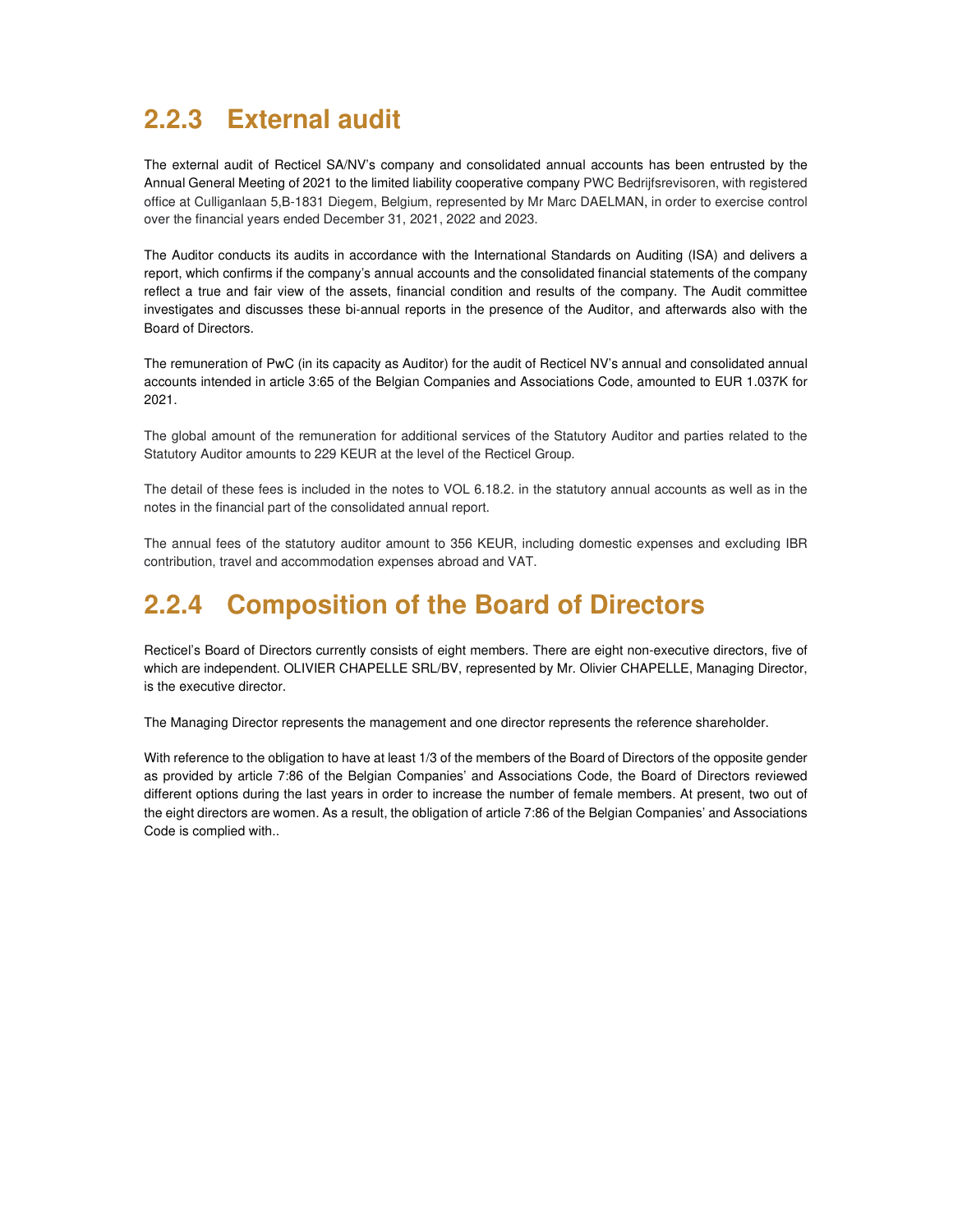#### The following table provides an overview of the current members of Recticel's Board of Directors.

| <b>Name</b>                               | <b>Function</b>             | <b>Type</b>       | Yea<br>r of<br>birt<br>h | Start of<br><b>Mandat</b><br>e | End of<br><b>Mandat</b><br>e | <b>Primary Function outside of Recticel</b>                           | <b>Membershi</b><br>p<br><b>Committee</b> |
|-------------------------------------------|-----------------------------|-------------------|--------------------------|--------------------------------|------------------------------|-----------------------------------------------------------------------|-------------------------------------------|
| Johnny THIJS <sup>1</sup>                 | Chairman                    | Independent       | 195<br>$\mathfrak{p}$    | 2015                           | 2022                         | President Electrabel, Hospital Logistics / Director Essers            | AC / RC                                   |
| <b>Olivier CHAPELLE</b><br>$\overline{2}$ | Managing<br><b>Director</b> | Executive         | 196<br>$\overline{4}$    | 2009                           | 2022                         | Director Cofinimmo                                                    | <b>MC</b>                                 |
| Ingrid MERCKX <sup>3</sup>                | Director                    | Independent       | 196<br>6                 | 2012                           | 2022                         | Independent Consultant for IMRADA BV and RODINA NV                    | <b>AC</b>                                 |
| Luc MISSORTEN <sup>4</sup>                | <b>Director</b>             | Independent       | 195<br>$\overline{5}$    | 2015                           | 2024                         | Director of GIMV, Director of Scandinavian Tobacco Group              | AC / RC                                   |
| Kurt PIERLOOT <sup>5</sup>                | Director                    | Independent       | $\frac{197}{2}$          | 2015                           | 2024                         | CEO Bleckmann                                                         | <b>RC</b>                                 |
| Elisa VLERICK <sup>6</sup>                | <b>Director</b>             | Independent       | 198<br>$\overline{6}$    | 2019                           | 2022                         | Partner at 9.5 Ventures VC fund, Executive director Vlerick<br>Group. |                                           |
| Filip BALCAEN <sup>7</sup>                | Director                    | Non-<br>executive | 196<br>$\Omega$          | 9/3/22                         | 2025                         | Executive Chairman of Baltisse NV                                     |                                           |

(1) in his capacity as Permanent Representative of THIJS JOHNNY BV

<sup>(2)</sup> in his capacity as Permanent Representative of OLIVIER CHAPELLE SRL

(3) in her capacity as Permanent Representative of IMRADA BV

⁽⁴⁾ in his capacity as Permanent Representative of LUBIS BV

⁽⁵⁾ in his capacity as Permanent Representative of CARPE VALOREM BV

<sup>(6)</sup> in her capacity as Permanent Representative of MOROXCO BV

⁽7⁾ from 9/3/2022 in his capacity as Permanent Representative of BALTISSE BV

AC = Audit Committee

RC = Remuneration & Nomination Committee

MC = Management Committee

#### **Member of the Board of Directors of Recticel who resigned before the end of their mandate**

Carla SINANIAN, Independent Director, from 2020 till 12/1/2022

Benoit DECKERS<sup>1</sup>, Non-executive, from 2015 till 23/2/2022, Member of the Audit Committee Frédéric VAN GANSBERGHE<sup>2</sup> , Non-executive, from 2014 till 23/2/2022, Member of the Remuneration & Nomination Committee

1 in his capacity as Permanent Representative of COMPAGNIE DU BOIS SAUVAGES SERVICES SA 2 in his capacity as Permanent Representative of COMPAGNIE DU BOIS SAUVAGE NV

#### **Amendments since the previous annual report – statutory appointments – presentation of new directors**

As proposed by the Board of Directors and based upon the recommendation made by the Remuneration and Nomination committee, the following has been decided during the Ordinary General Meeting dated 25 May 2021 :

- Renewal of the mandate of THIJS JOHNNY BV, permanently represented by Mr. Johnny THIJS, as non-executive and independent director for a new term of one year ending after the Ordinary General Meeting of 2022.

- Renewal of the mandate of COMPAGNIE DU BOIS SAUVAGE SERVICES NV, permanently represented by Mr. Benoit DECKERS, as a non-executive director for a new term of three years ending after the Ordinary General Meeting of 2024.

- Renewal of the mandate of COMPAGNIE DU BOIS SAUVAGE SA, permanently represented by Mr. Frédéric VAN GANSBERGHE, as non-executive director for a new term of three years ending after the Ordinary General Meeting of 2024.

- Renewal of the mandate of LUBIS BV, permanently represented by Mr. Luc MISSORTEN, as non-executive and independent director for a new term of three years ending after the Ordinary General Meeting of 2024.

- Renewal of the mandate of CARPE VALOREM BV, permanently represented by Mr. Kurt PIERLOOT, as nonexecutive and independent director for a new term of three years ending after the Ordinary General Meeting of 2024.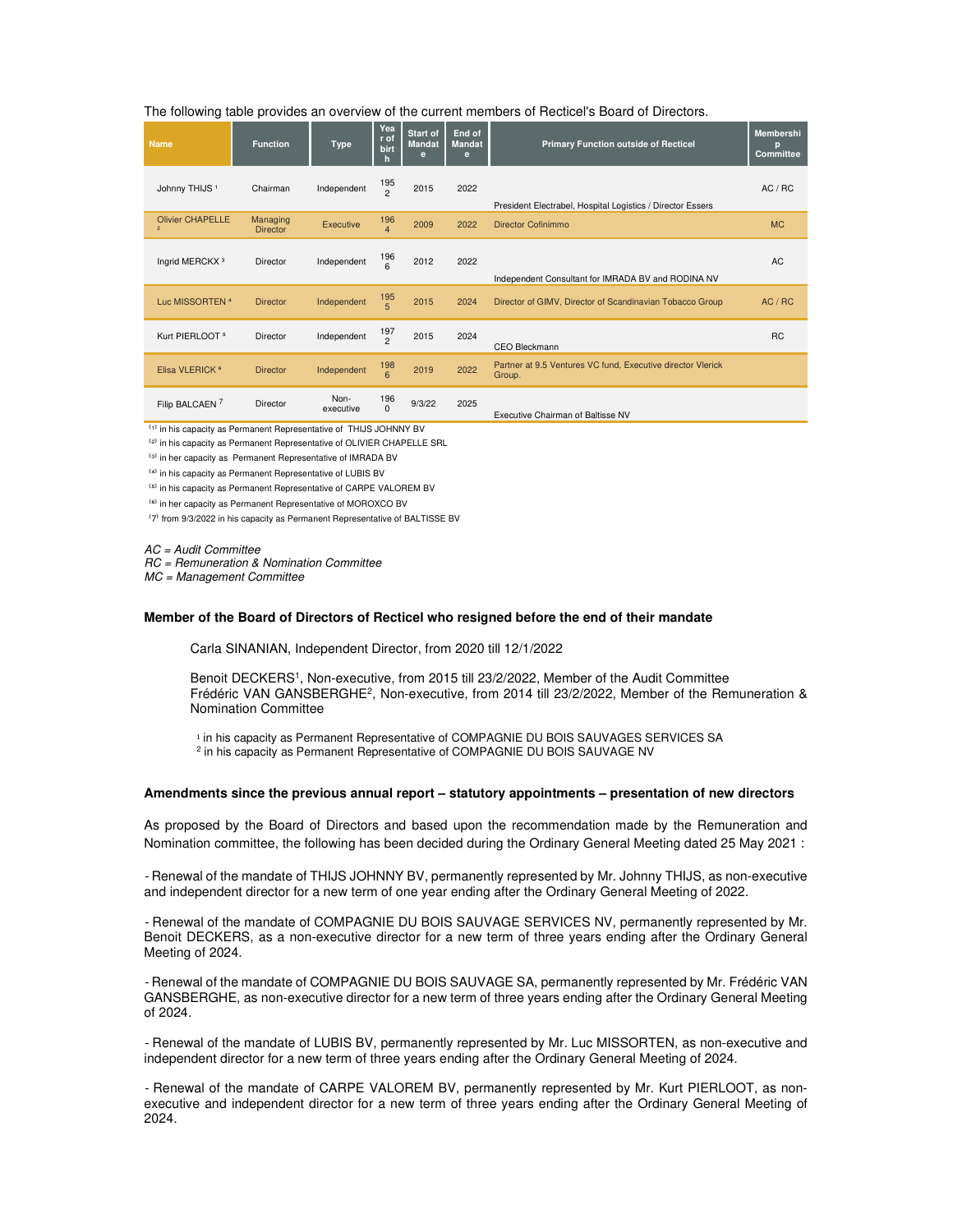- Confirmation as independent director of THIJS JOHNNY BV, permanently represented by Mr. Johnny THIJS within the meaning of article 7:87 of the Companies and Associations Code. Both Mr. Johnny THIJS and THIJS JOHNNY BV meet all criteria as stated in article 7:87 of the Companies and Associations Code (as further elaborated in the field of functional, family and financial criteria as provided by principle 3.5. Of the Corporate Governance Code 2020).

- Confirmation as independent director of LUBIS BV, permanently represented by Mr. Luc MISSORTEN within the meaning of article 7:87 of the Companies and Associations Code. Both Mr. Luc MISSORTEN and LUBIS BV meet all the criteria as stated in article 7:87 of the Companies and Associations Code (as further elaborated in the field of functional, family and financial criteria as provided for by principle 3.5. Of Corporate Governance Code 2020).

- Confirmation as independent director of CARPE VALOREM BV, permanently represented by Mr. Kurt PIERLOOT, within the meaning of article 7:87 of the Companies and Associations Code. Both Mr. Kurt PIERLOOT and CARPE VALOREM BV meet all the criteria as stated in article 7:87 of the Companies and Associations Code (as further elaborated in the field of functional, family and financial criteria as provided for by principle 3.5. Of the Corporate Governance Code 2020).

- Acknowledgment and acceptance of the resignation of the Statutory Auditor DELOITTE Bedrijfsrevisoren, received by letter dated January 15, 2021 and based on the legal limitation of the number of years during which the same auditor can act pursuant to Article 41 of the EU Regulation No. 537/2014.

- Appointment as statutory auditor, on proposal of the audit committee, for a period of three years ending after the Ordinary General Meeting of 2024, of the civil company in the form of a cooperative company with limited liability "PWC Bedrijfsrevisoren" , with registered office at Woluwe Garden, Woluwedal, 18, B-1932 Sint-Stevens-Woluwe ", represented by Mr Marc DAELMAN, in order to audit the financial years ended December 31, 2021, 2022 and 2023.

The annual fees of the statutory auditor amount to EUR 356,065, including domestic expenses and excluding IBR contribution, travel and accommodation expenses abroad and VAT.

Upon advice of the Remuneration & Nomination Committee, the Board of Directors proposes at the Ordinary General Meeting of 31 May 2022 to approve the following:

- Renewal of the mandate of THIJS JOHNNY BV, permanently represented by Mr. Johnny THIJS, as non-executive and independent director for a new term of one year ending after the Ordinary General Meeting of 2023.

- Renewal of the mandate of OLIVIER CHAPELLE BV, permanently represented by Mr. Olivier CHAPELLE as executive director for a new term of three year ending after the Ordinary General Meeting of 2025.

- Renewal of the mandate of MOROXCO BV, permanently represented by Ms Elisa VLERICK, as non-executive and independent director for a new term of three year ending after the Ordinary General Meeting of 2025.

- Renewal of the mandate of IMRADA BV, permanently represented by Ms Ingrid MERCKX, as non-executive and independent director for a new term of three year ending after the Ordinary General Meeting of 2025.

- Acceptation of the resignation of Ms Carla SINANIAN as non-executive and independent director, with effect on 12 January 2022. It was decided not to replace her.

- Acceptation of the resignation of COMPAGNIE DU BOIS SAUVAGE S.A., permanently represented by Mr. Frédéric VAN GANSBERGHE, as non-executive director, with effect on 23 February 2022. In accordance with article 18 of the articles of association, COMPAGNIE DU BOIS SAUVAGE NV will be replaced by BALTISSE NV, permanently represented by Filip BALCAEN, as from March 9, 2022.

- Acceptation of the resignation of COMPAGNIE DU BOIS SAUVAGE SERVICES S.A., permanently represented by Mr. Benoit DECKERS, as non-executive director, with effect on 23 February 2022. It was decided not to replace it.

- Confirmation of the appointment of BALTISSE N.V., permanently represented by Mr. Filip BALCAEN as nonexecutive director for a term of three year ending after the Ordinary General Meeting of 2025.

- Confirmation as independent director of THIJS JOHNNY BV, permanently represented by Mr. Johnny THIJS within the meaning of article 7:87 of the Companies and Associations Code. Both Mr. Johnny THIJS and THIJS JOHNNY BV meet all criteria as stated in article 7:87 of the Companies and Associations Code (as further elaborated in the field of functional, family and financial criteria as provided by principle 3.5. Of the Corporate Governance Code 2020).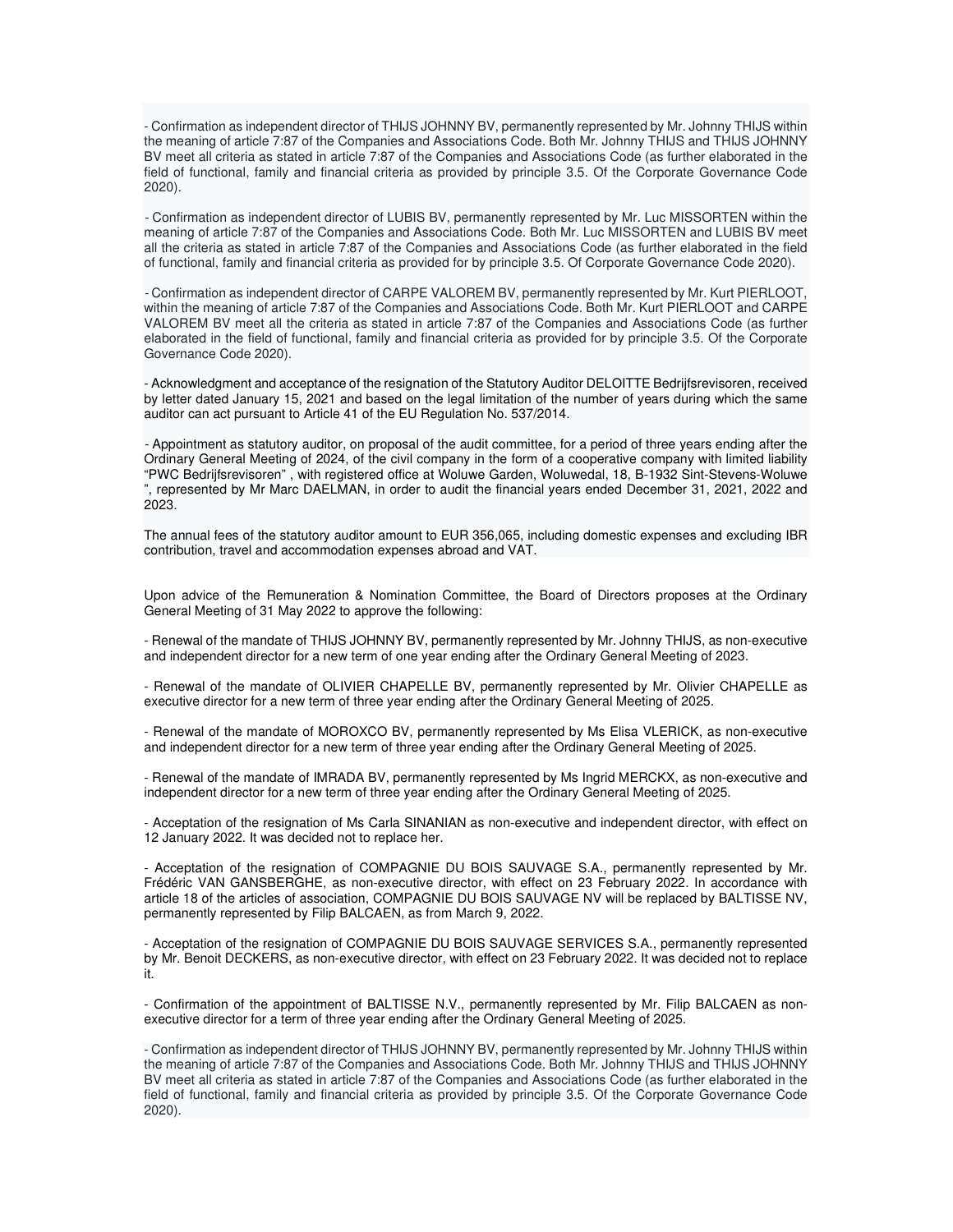- Confirmation as independent director of MOROXCO BV, permanently represented by Ms. Elisa VLERICK within the meaning of article 7:87 of the Companies and Associations Code. Both Ms. Elisa VLERICK and MOROXCO BV meet all the criteria as stated in article 7:87 of the Companies and Associations Code (as further elaborated in the field of functional, family and financial criteria as provided for by principle 3.5. Of Corporate Governance Code 2020).

- Confirmation as independent director of IMRADA BV, permanently represented by Ms. Ingrid MERCKX within the meaning of article 7:87 of the Companies and Associations Code. Both Ms. Ingrid MERCKX and IMRADA BV meet all the criteria as stated in article 7:87 of the Companies and Associations Code (as further elaborated in the field of functional, family and financial criteria as provided for by principle 3.5. Of Corporate Governance Code 2020).

#### **Functioning of the Board of Directors**

The Board of Directors gathered a total of 10 times in 2021. One meeting handled mainly the 2021 budget and two meetings handled the establishment of the annual accounts as per 31 December 2020 and the mid-year accounts as per 30 June 2021.

Each meeting also addressed the state of affairs per business line and the most important current acquisition and/or divestment files. Other subjects (human resources, external communication, litigations and legal issues, delegations of authority and such) are discussed as and when necessary.

The written decision procedure was not applied in 2021.

Mr. Dirk VERBRUGGEN, Chief Financial & Legal Officer (representing Roffoelkin BV), acts as Secretary of the Board of Directors.

The individual attendance rate of the directors at the meetings in 2021 was :

| <b>Name</b>                          | <b>Attendance Rate in 2021</b> |
|--------------------------------------|--------------------------------|
| Johnny THIJS                         | 10/10                          |
| <b>Olivier CHAPELLE</b>              | 10/10                          |
| Benoit DECKERS <sup>1</sup>          | 8/10                           |
| Ingrid MERCKX                        | 10/10                          |
| Luc MISSORTEN                        | 10/10                          |
| Kurt PIERLOOT                        | 10/10                          |
| Frédéric VAN GANSBERGHE <sup>2</sup> | 7/10                           |
| Elisa VLERICK                        | 10/10                          |
| Carla SINANIAN <sup>3</sup>          | 10/10                          |

1 until 23/2/2022 in his capacity as Permanent Representative of Compagnie du Bois Sauvage Services SA

<sup>2</sup> until 23/2/2022 in his capacity as Permanent Representative of Compagnie du Bois Sauvage SA

³ Until 12/1/2022

The Board of Directors organises a self-assessment of its functioning as well as an assessment of its interaction with the members of the Management committee on a regular basis. Such self-assessment starts through a questionnaire to be remitted to and completed by each individual director. The results of the questionnaire are then be discussed and further analysed during a subsequent meeting of the Board of Directors. The last assessment took place in the middle of the year 2017. The individual assessment of the directors is done by the Remuneration and Nomination Committee. A formal assessment by an external partner was scheduled for 2020 but has not yet been completed due to circumstances and is still ongoing today; the Board of Directors is of the opinion that this deviation from 9.1. of the 2020 Corporate Governance Code does not pose any particular problems.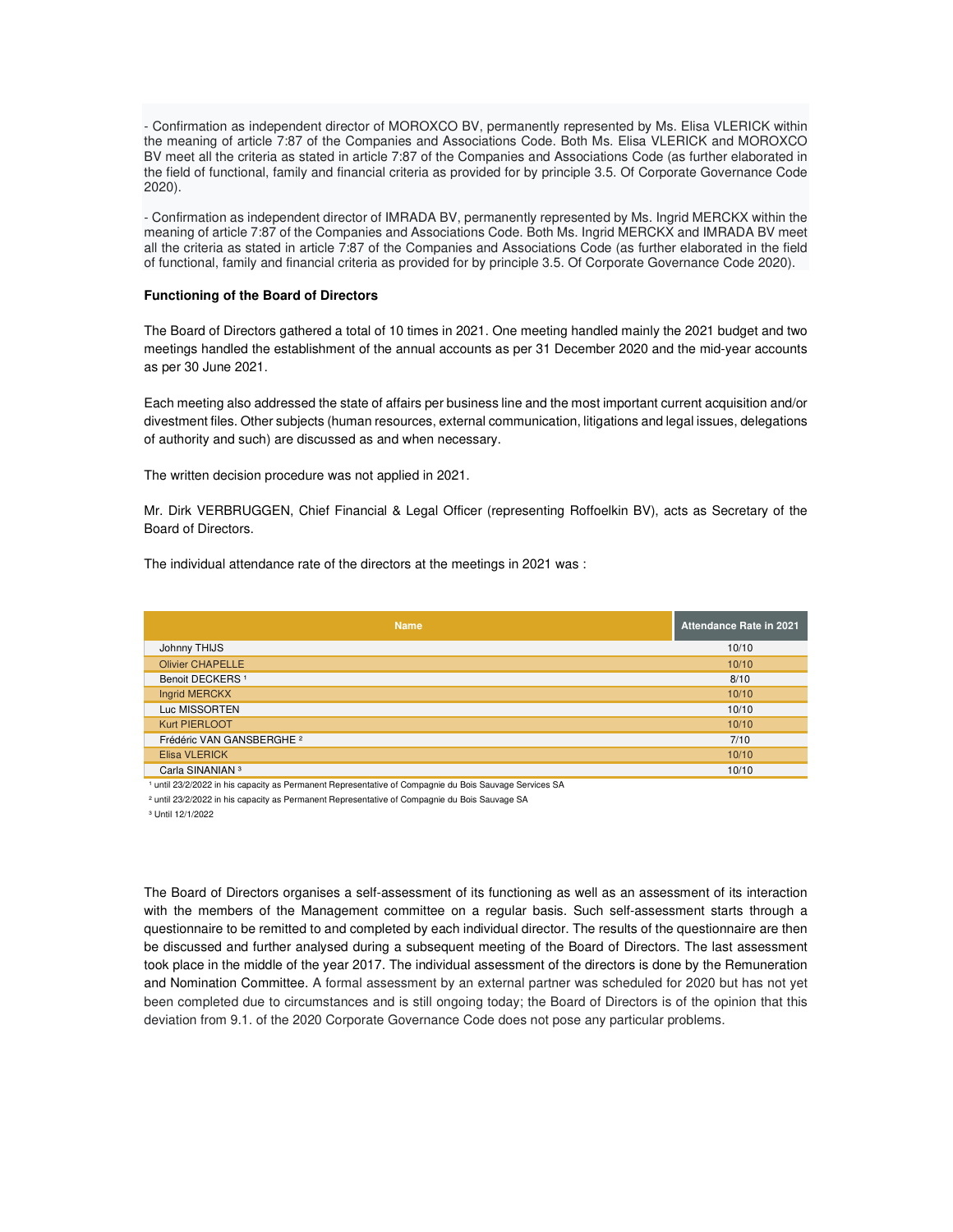# **2.2.5 Committees set up by the Board of Directors**

### **2.2.5.1 The Audit committee**

In accordance with article 7:99 of the Belgian Companies and Associations Code, the audit committee supervises amongst others the financial reporting process, the effectiveness of the internal control and risk management systems of the company, the internal audit, the statutory control of the annual accounts and the consolidated accounts, and the Auditor's independence. The Audit committee's terms of reference are included in the Corporate Governance Charter that also describes more in detail the tasks of the Audit Committee.

The Audit committee currently consists of four members. All members are non-executive directors and three members, one of which is the Chairman, are independent directors in the sense of article 7:87,§1 of the Belgian Companies and Associations Code iuncto principle 3.5 of the Corporate Governance Code 2020.

Mr. Dirk VERBRUGGEN, Chief Financial & Legal Officer (representing Roffoelkin BV), acts as Secretary of the Audit committee.

The composition of the Audit committee complies with the stipulations of Recticel NV's articles of association and the relevant provisions of the Belgian Companies and Associations Code.

In accordance with Article 7: 100 Belgian Companies and Associations Code, Recticel declares that the Chairman of the Audit Committee, Mr Luc MISSORTEN, has the necessary expertise in the field of accounting and auditing. The chairman and other members of the Audit Committee also have collective expertise in the area of the Company's activities.

The following table contains the members of the Audit committee during the financial year 2021 to date.

| <b>Name</b>                | <b>Function</b> | <b>Attendance Rate in 2021</b> |
|----------------------------|-----------------|--------------------------------|
| Luc MISSORTEN <sup>1</sup> | Chairman        | 5/5                            |
| Johnny THIJS <sup>2</sup>  | Member          | 5/5                            |
| Inarid MERCKX <sup>3</sup> | Member          | 5/5                            |
| <b>Benoit DECKERS 4</b>    | Member          | 5/5                            |

(1) In his capacity as Permanent Representative of LUBIS BV

<sup>(2)</sup> In his capacity as Permanent Representative of THIJS JOHNNY BV

(3) In her capacity as Permanent Representative of IMRADA BV

<sup>(4)</sup> until 23/2/2022 in his capacity as Permanent Representative of COMPAGNIE DU BOIS SAUVAGES SERVICES SA

The Audit committee convened five times in 2021. Two meetings were devoted primarily to the audit of the annual accounts per 31 December 2020 and the interim accounts per 30 June 2021. All meetings also focus on the internal audit program, risk management, compliance, taxation and IFRS related accounting questions. There was at least two times a meeting with the statutory auditor and the person responsible for internal audit.

The Audit Committee conducts regularly an informal self-assessment of its functioning during one of its meetings and reserves the necessary time to discuss and analyse the same. In the beginning of 2017, a formal assessment was conducted. A formal assessment by an external partner was scheduled for 2020 but has not yet been completed due to circumstances and is still ongoing today; the Board of Directors is of the opinion that this deviation from 9.1. of the 2020 Corporate Governance Code does not pose any particular problems.

## **2.2.5.2 The Remuneration and Nomination Committee**

The Remuneration and Nomination Committee makes proposals to the Board of Directors regarding the remuneration policy and the individual remuneration of directors and members of the Management committee and prepares and explains the remuneration report at the Ordinary General Meeting. They also make the necessary proposals regarding the evaluation and re-appointment of directors as well as the appointment and induction of new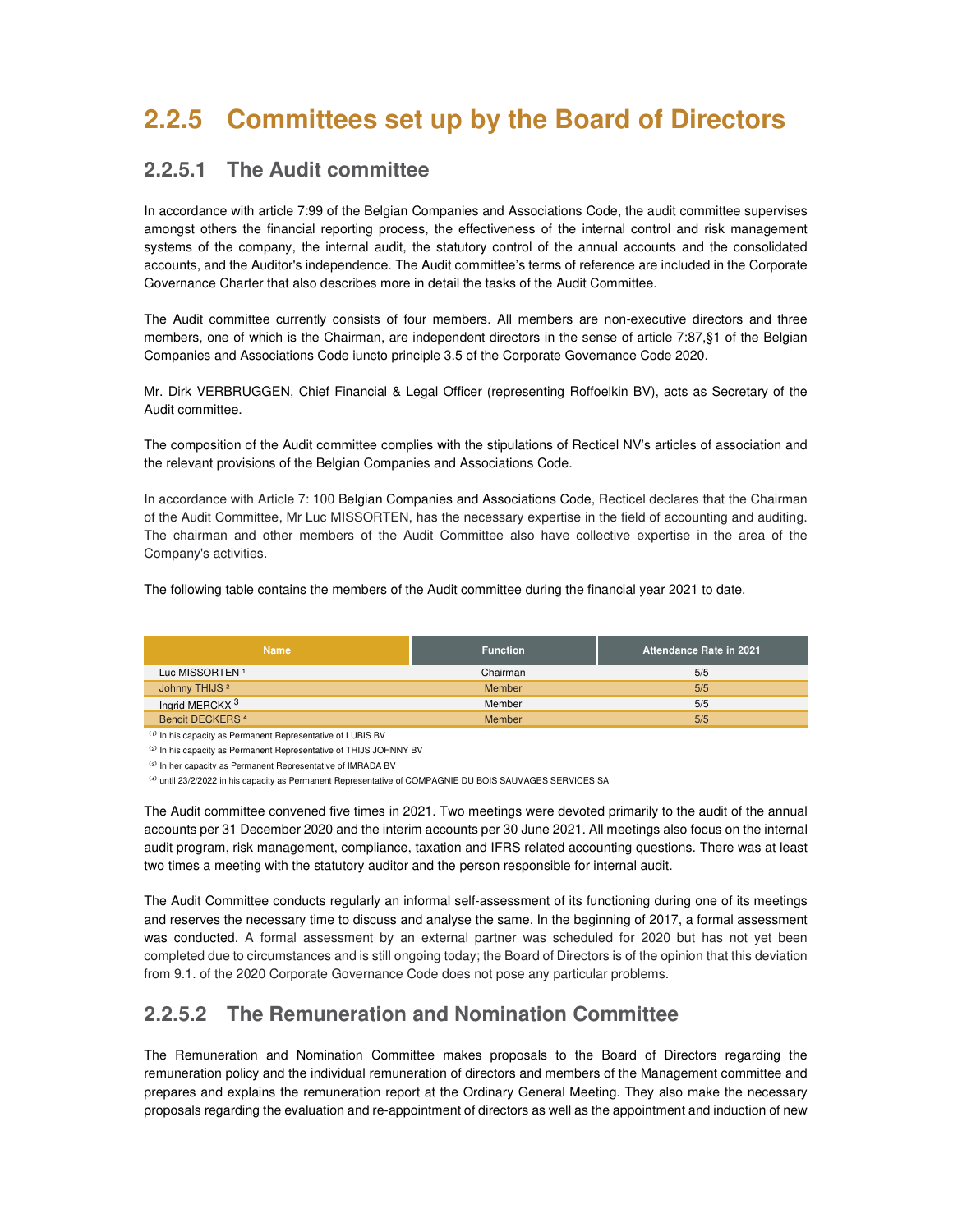directors. The terms of reference of the Remuneration and Nomination Committee are included in Recticel's Corporate Governance Charter.

The Remuneration and Nomination Committee consists of four members, all non-executive directors, of which three are independent directors.

Mr. Dirk VERBRUGGEN, Chief Financial & Legal Officer (representing Roffoelkin BV), fulfils the role of secretary of the Remuneration and Nomination Committee.

The composition of the Remuneration and Nomination committee meets the requirements with respect to the Belgian Companies and Associations Code, as well as the requirements of the Corporate Governance Code 2020.

The committee is composed as follows:

| <b>Name</b>                          | <b>Function</b> | Attendance Rate in 2021 |
|--------------------------------------|-----------------|-------------------------|
| Johnny THIJS <sup>1</sup>            | Chairman        | 2/2                     |
| Kurt PIERLOOT <sup>2</sup>           | Member          | 2/2                     |
| Frédéric VAN GANSBERGHE <sup>3</sup> | Member          | 2/2                     |
| Luc MISSORTEN <sup>4</sup>           | Member          | 2/2                     |

 $\overset{\text{\tiny{(1)}}}{ }$  in his capacity as Permanent Representative of THIJS JOHNNY BV

<sup>(2)</sup> in his capacity as Permanent Representative of CARPE VALOREM BV

<sup>(4)</sup> until 23/2/2022 in his capacity as Permanent Representative of COMPAGNIE DU BOIS SAUVAGE SA

⁽⁴⁾ in his capacity as Permanent Representative of LUBIS BV

In accordance with the article 7:100 of the Belgian Companies and Associations Code, Recticel declares that the Remuneration and Nomination committee possesses the necessary expertise in the area of remuneration policy.

The Remuneration and Nomination committee convened two times in 2021.

These meetings dealt with the fixed and variable remuneration of the executive management as well as with the election and re-election of directors. The CEO was present at the discussion about the remuneration of the other members of the executive management.

The Remuneration and Nomination Committee conducts regularly an informal self-assessment of its functioning during one of its meetings and reserves the necessary time to discuss and analyse the same. A formal assessment by an external partner was scheduled for 2020 but has not yet been completed due to circumstances and is still ongoing today; the Board of Directors is of the opinion that this deviation from 9.1. of the 2020 Corporate Governance Code does not pose any particular problems.

### **2.2.5.3 The Strategy committees**

There were seven ad hoc strategy committees in 2021 following the unsolicited takeover bid by Greiner AG.

These meetings dealt primarily with the in depth analysis of the Greiner bid, the effects on the business, the effects on the future of the company and possible alternatives to counter the Greiner bid and ensure a future in the best interest of the company

Mr. Dirk VERBRUGGEN, Chief Financial & Legal Officer (representing Roffoelkin BV), fulfils the role of secretary of the Remuneration and Nomination Committee.

Regarding a possible conflict of interest on the part of the directors affiliated with Compagnie du Bois Sauvage SA the Strategy committee was formed by all independent members of the Board of Directors and without Olivier Chapelle: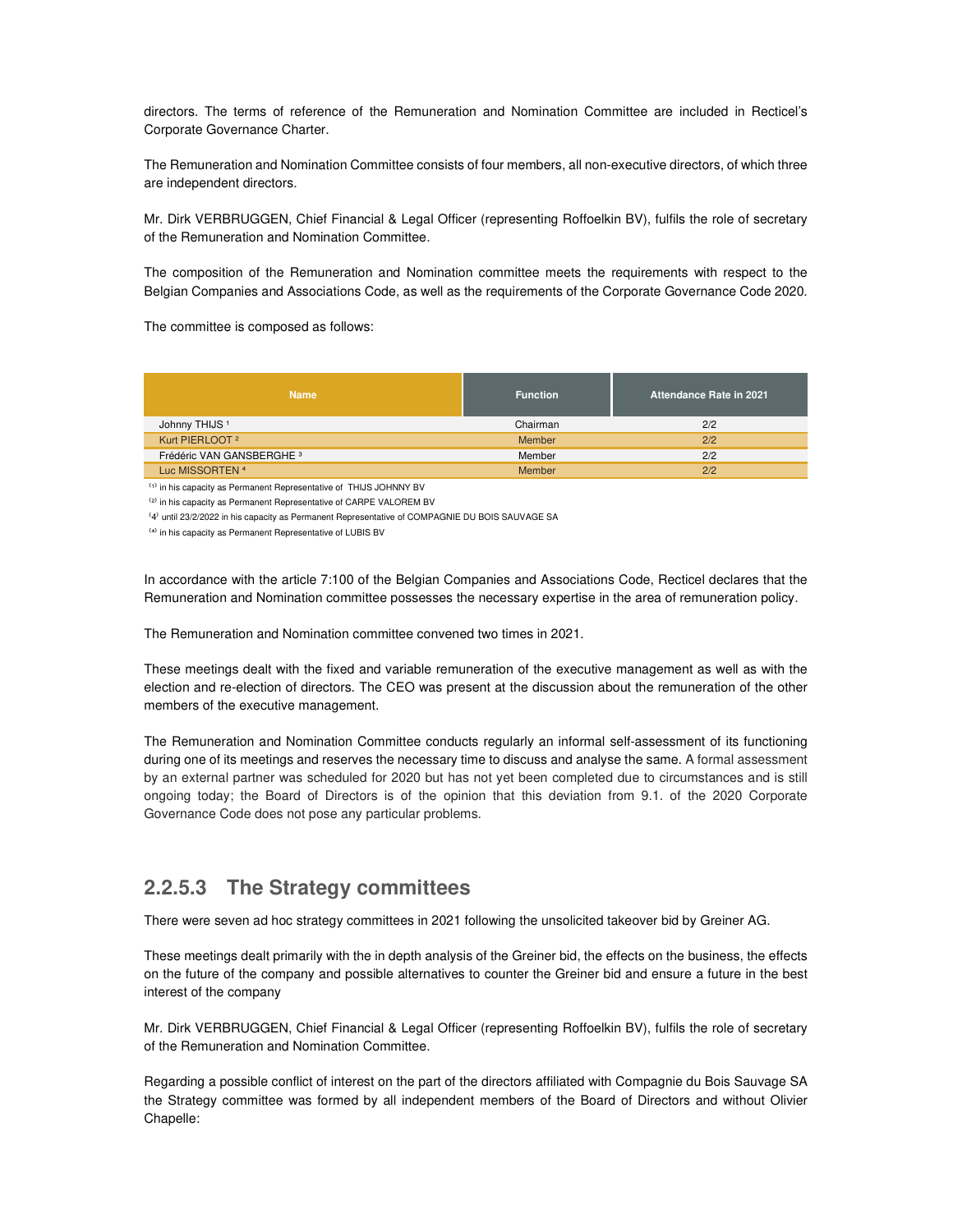| <b>Name</b>                 | <b>Function</b> | Attendance Rate in 2021 |
|-----------------------------|-----------------|-------------------------|
| Johnny THIJS <sup>1</sup>   | Chairman        | 7/7                     |
| Luc MISSORTEN <sup>2</sup>  | Member          | 7/7                     |
| Kurt PIERLOOT <sup>3</sup>  | Member          | 7/7                     |
| Ingrid MERCKX <sup>4</sup>  | Member          | 7/7                     |
| Elisa VLERICK <sup>5</sup>  | Member          | 7/7                     |
| Carla SINANIAN <sup>6</sup> | Member          | 7/7                     |

 $^{(1)}$  in his capacity as Permanent Representative of THIJS JOHNNY BV

<sup>(2)</sup> in his capacity as Permanent Representative of LUBIS BV

 $<sup>(3)</sup>$  in his capacity as Permanent Representative of CARPE VALOREM BV</sup>

⁽⁴⁾ in her capacity as Permanent Representative of IMRADA BV

⁽⁵⁾ in her capacity as Permanent Representative of MOROXCO BV

⁽⁶⁾ until 12/1/2022

## **2.2.6 The Executive management**

The Board of Directors has entrusted the day-to-day management of the company to its Managing Director and Chief Executive Officer, "OLIVIER CHAPELLE" SRL/BV, located in 1180 Brussels, Avenue de la Sapinière 28, represented by its General Manager and permanent representative, Mr. Olivier CHAPELLE.

The Managing Director is assisted by the Management committee, of which the members (for the period 2021 to present) are indicated in the following list:

| <b>Name</b>                       | <b>Function</b>                              |  |  |
|-----------------------------------|----------------------------------------------|--|--|
| Olivier CHAPELLE <sup>1</sup>     | <b>Chief Executive Officer</b>               |  |  |
| <b>Ralf BECKER</b>                | <b>Group General Manager Insulation</b>      |  |  |
| <b>Betty BOGAERT</b>              | Chief Information and Digitalisation Officer |  |  |
| Jean-Pierre DE KESEL <sup>2</sup> | Chief Sustainable Innovation Officer         |  |  |
| Francois DESNÉ                    | Group General Manager Engineered Foams       |  |  |
| <b>Rob NIJSKENS</b>               | <b>Chief Human Resources Officer</b>         |  |  |
| François PETIT <sup>3</sup>       | <b>Chief Procurement Officer</b>             |  |  |
| Jean-Pierre MELLEN <sup>4</sup>   |                                              |  |  |
| Dirk VERBRUGGEN 5-6-7             | Chief Financial & Legal Officer              |  |  |

(1) In his capacity as permanent representative of OLIVIER CHAPELLE SRL

<sup>(2)</sup> until 31/3/2022 in his capacity as permanent representative of SUSTAINALOGIC BV

(3) until 31/3/2022

(4) until 31/8/2021 Chief Financial Officer and until 31/12/2021 Member of the Management Committee

<sup>(5)</sup> from 1/4/2021 in his capacity as permanent representative of ROFFOELKIN BV

<sup>(6)</sup> until 31/8/2021 General Counsel & General Secretary

⁽7⁾ from 1/9/2021 Chief Financial & Legal Officer

On 31 August 2021 Mr. Jean-Pierre Mellen resigned as the Chief Financial Officer to be succeeded by Mr. Dirk Verbruggen (in his capacity as the permanent representative of ROFFOELKIN BV) on 1st September 2021 who will act in the capacity of Chief Financial & Legal Officer from this date on. Mr. Jean-Pierre Mellen remains a member of the management committee until 31 December 2021 and will remain to provide support for special assignments until August 2022.

On 1<sup>st</sup> March 2021 Rob Nijskens took over as the Chief HR Officer from Bart Massant.

The Management committee has an advisory role vis-à-vis the Board of Directors as a whole and is not an executive committee in the sense of article 7:104 of the Belgian Companies and Associations Code.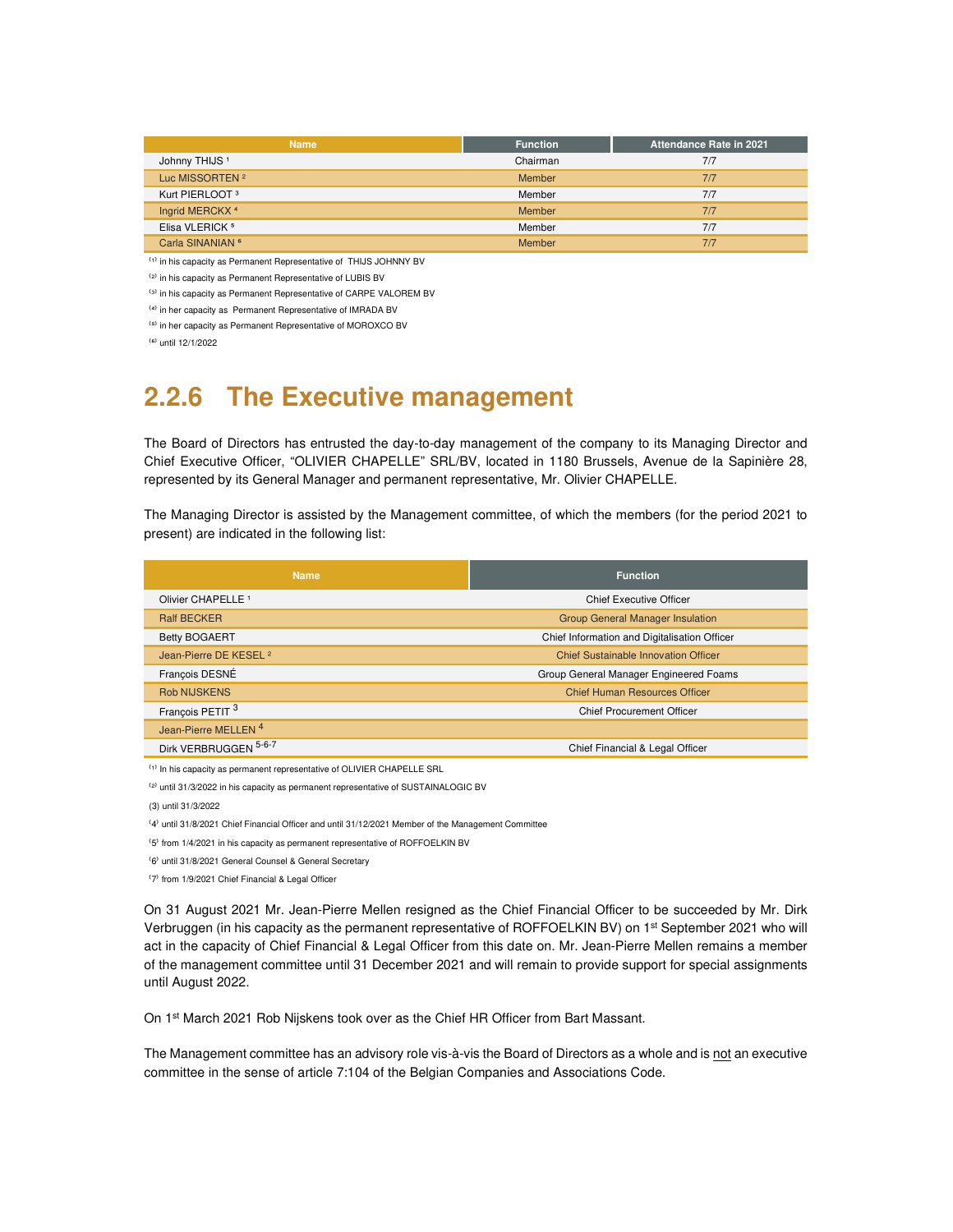# **2.2.7 Remuneration report for financial year 2021**

### **2.2.7.1 Introduction**

### **a) 2021 business results**

- The year 2021 delivered very positive sales and profitability developments. The Net sales increased by 67% from EUR 616.9 million to 1,032.8 million, thanks to the contribution of Foam Partner and also strong organic growth. The Adjusted EBITDA increased by 145.9%, from EUR 44.4 million to 109.2 million.
- The Insulation and Engineered Foams businesses performed very well in a very volatile environment. Pricing was continuously adapted to incorporate the tight supply of raw materials and the increase of other costs such as transportation, labour and energy.
- Moreover, lockdowns or mobility restrictions in countries such as Germany, the Netherlands and Austria, coupled with direct or indirect supply chain shortages (microchips) have added further challenges to the business environment.
- Major organisational changes took place in the course of the year: the foreseen acquisition and the integration of FoamPartner, the planned divestment of the Bedding activities, and the divestment of the Engineered Foams business segment following the unsolicited takeover bid by Greiner AG.

### **b) 2021 remuneration outcomes**

• The remuneration levels reflect the solid profitability and free cash flow levels of Recticel in 2021, together with the successful implementation of the foreseen organisational changes such as the acquisition and integration of Foam Partner, and the divestment of the Bedding division.

#### • Annual bonus awards

In accordance with our policy, Group Consolidated Net Cash Flow before dividends and Adjusted EBITDA are key drivers to determine the level of the annual bonus awards.

- The level of Consolidated Net Cash Flow reached by the Group generated a pay out at the maximum (125% of the pay out opportunity).
- The level of Group Adjusted EBITDA was above target and generated a pay out of 125% of the pay out opportunity. For the Business Lines Bedding, the level of Adjusted EBITDA that was achieved did not trigger a bonus pay out. For Engineered Foams and Insulation, the pay out is 99.5% and 125% respectively.

Further details are provided in the "STI" section of this report.

- Stock options The 2017 stock option grant vested on January 1, 2021. Another grant was made in May 2021 at a strike price of EUR 12.44.
- Management Committee membership On 1<sup>st</sup> September 2021, Dirk Verbruggen was appointed Chief Financial Officer and Chief Legal Officer, in replacement of Jean-Pierre Mellen. On 1st March 2021, Rob Nijskens took over from Bart Massant as Chief HR Officer.

### **c) Shareholder engagement**

The Annual General Meeting held on 25<sup>th</sup> May 2021 approved the 2020 remuneration report with 73.37% of shareholder votes.

In establishing its remuneration policy and its future revisions, Recticel endeavours to take into account the votes and views of the shareholders. Recticel is committed to an open and transparent dialogue with its shareholders on remuneration as well as other governance matters.

### **d) Looking ahead**

Considering the strategic reorientation of the Group and the foreseen divestments of the Bedding and Engineered Foams Divisions, the Board of Directors, upon recommendation of the Remuneration and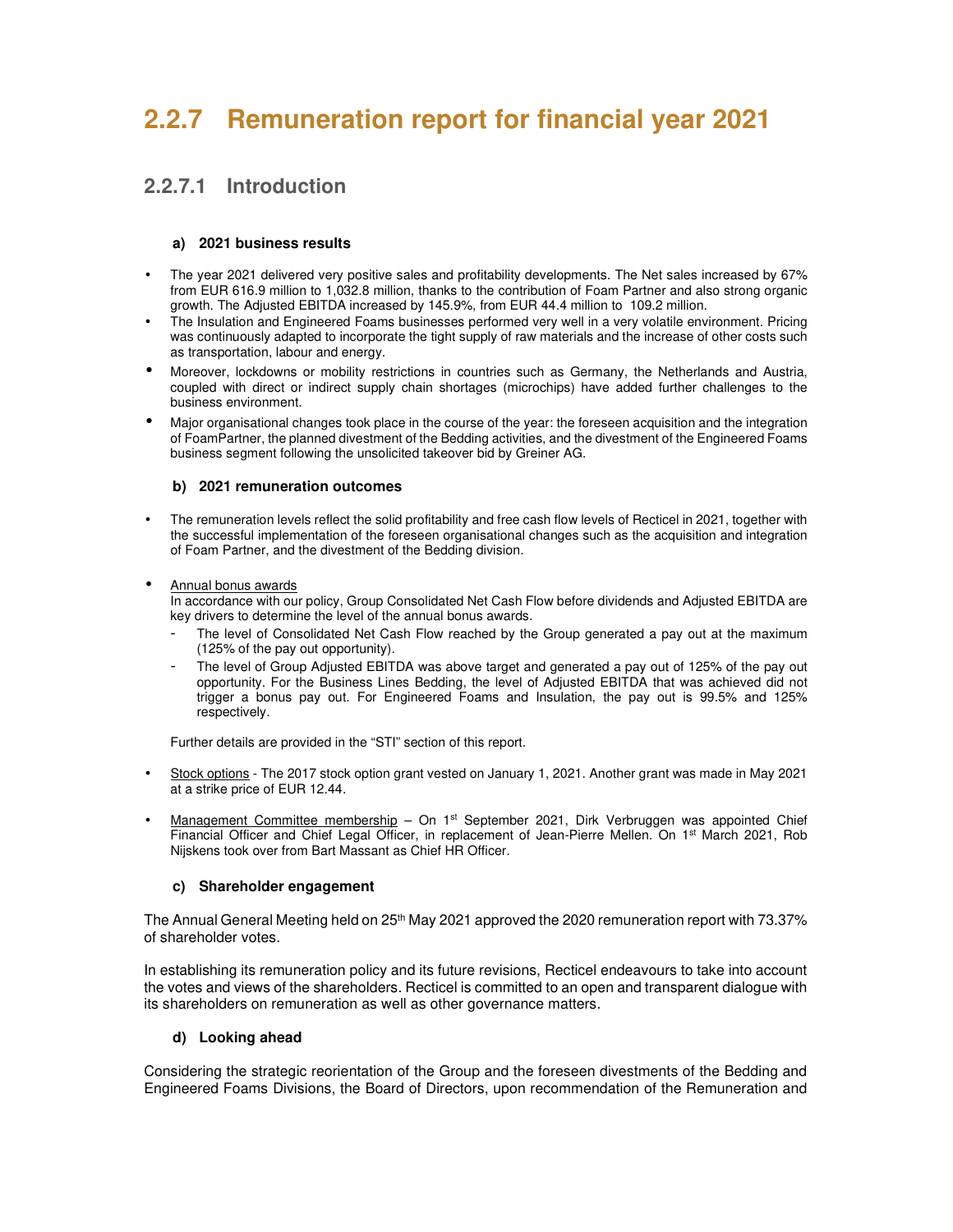Nomination Committee, decided to adjust the performance criteria to award bonuses for performance year 2022.

For Group General Managers, the Group Net Cash Flow will be replaced by the Free Cash Flow of their respective Division. For the other members of the Management Committee, it will be replaced by the Free Cash Flow of the Insulation Division, and the Group Adjusted EBITDA will be replaced by the Adjusted EBITDA of the Insulation Division.

In addition, in order to further embed the deployment of our sustainability strategy across the organization, the bonus award will also depend on the accomplishment of an ESG objective that will be determined for each division.

## **2.2.7.2 Our Remuneration Policy at a glance**

The remuneration policy was reviewed and validated by the Remuneration Committee on February 25, 2019 and approved by the Board of Directors on February 27, 2019. The policy was adopted during the General Meeting of Shareholders on May 28, 2019 and became effective as of January 1, 2019. It is available for consultation on the company website. The contents of the policy were established following the requirements of the Shareholder Rights Directive, the Belgian Companies and Associations Code and the new Corporate Governance Code 2020.

### **a) Directors**

Per policy terms, Directors receive a fixed fee / retainer and an attendance fee, whereas Committee Members receive attendance fees.

| <b>Directors</b> | <b>Board</b> |               | <b>Committee</b> |               |  |
|------------------|--------------|---------------|------------------|---------------|--|
|                  | Chair        | <b>Member</b> | <b>Chair</b>     | <b>Member</b> |  |
| Fixed Fee        | € 30.000     | € 15.000      | N/A              | N/A           |  |
| Attendance fee   | € 5,000      | € 2,500       | € 5,000          | € 2,500       |  |

In accordance with the policy, Non-Executive Board Members do not receive variable and/ or equity-related remuneration as referred to under principle 7.6. of the Corporate Governance Code 2020. Recticel considers that the Corporate Governance Code's goals of promoting the achievement of strategic objectives in accordance with the company's risk appetite and behavioural norms and promoting sustainable value creation are better served by remunerating the non-executive directors entirely in cash to avoid any conflicts of interest and guarantee their complete financial independence.

Non-Executive Board Members are not entitled to receive benefits. Expenses incurred when travelling abroad will be arranged for by Recticel directly.

Executive Directors are remunerated in accordance with the remuneration policy for the members of the Management Committee and any director fees paid to the Executive Directors are deducted from the remuneration received as a member of the Management Committee.

The level and structure of remuneration paid to the Directors is regularly assessed against "BEL Mid" market practice.

### **b) Management Committee**

The level as well as the structure of the remuneration of the Management Committee members is reviewed annually by the Remuneration and Nomination Committee, which consequently presents a proposal to the Board of Directors for approval. When determining the remuneration levels for the members of the Management Committee, Recticel considers a Belgian frame of reference comprising companies similar in size (as compared on the basis of revenues) and exclusive of the Financial Sector. The objective is to establish target remuneration levels that, as a general rule, are at or around the median market level and this as far as the performance of the Company can afford it.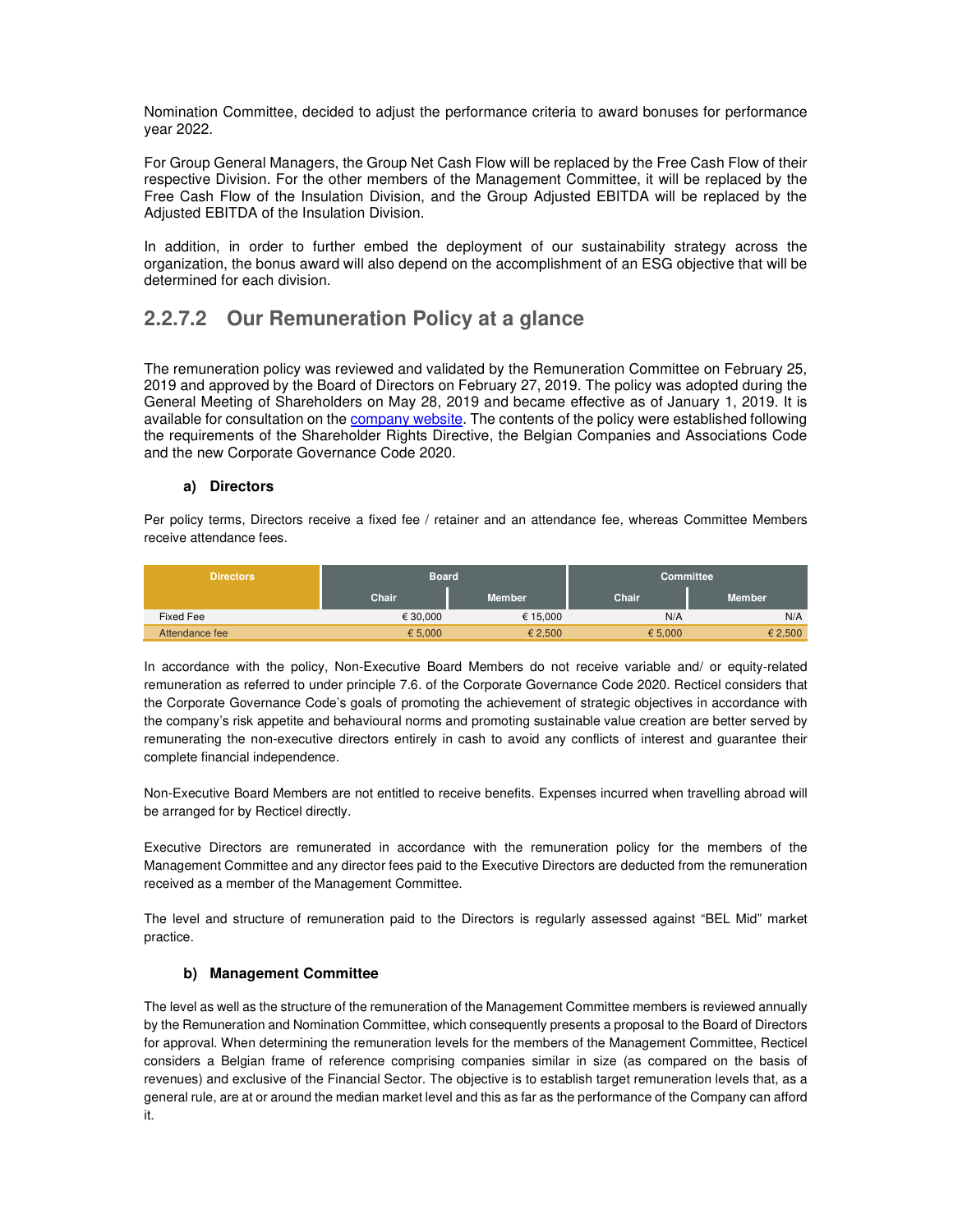The total remuneration package of the Management Committee members consists of the following elements.

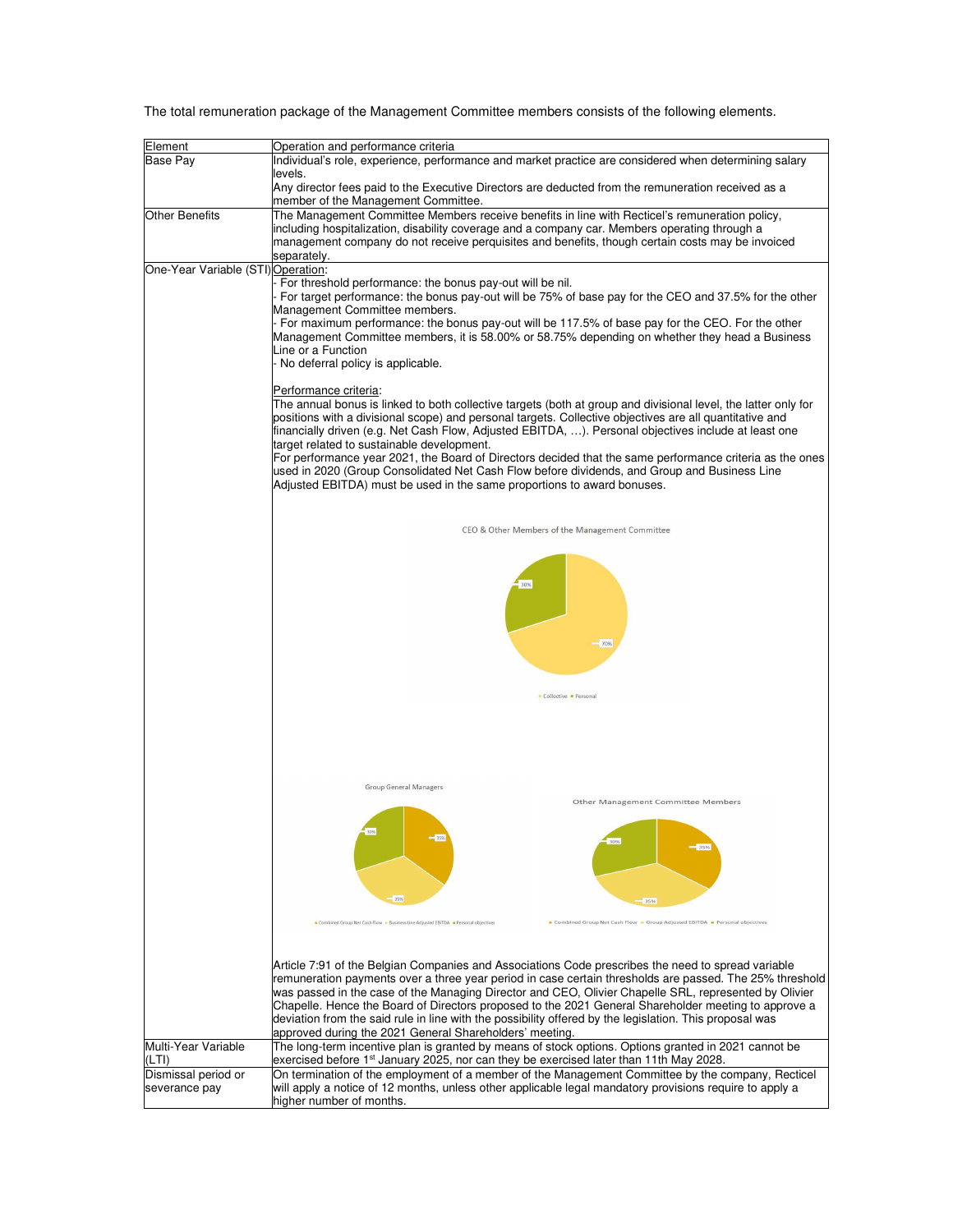| Pension         | Members of the Management Committee employed in Belgium before 2003 are included in the Recticel<br>Group Defined Benefit Plan, members hired externally since 2003 are included in the Recticel Group<br>Defined Contribution Plan.                                                                                                                                                                                                           |
|-----------------|------------------------------------------------------------------------------------------------------------------------------------------------------------------------------------------------------------------------------------------------------------------------------------------------------------------------------------------------------------------------------------------------------------------------------------------------|
| Contract        | The CEO and two other members of the Management Committee provide services through a management<br>company.                                                                                                                                                                                                                                                                                                                                    |
| <b>Clawback</b> | No clawback provisions are in place for the annual bonus plan, in deviation of principle 7.12 of the<br>Corporate Governance Code 2020. Recticel considers that based on general principles of law, the<br>company can recover payments (1) if they were undue or (2) in case of fraud. The company does not wish<br>to renegotiate existing agreements with Management Committee members to provide for additional<br>clawback possibilities. |
|                 | Shareholding quidelines The members of the Management Committee are encouraged to build stock ownership in the company up<br>to an amount equivalent to 50% of their annual gross base pay over a period of 5 years, preferably by<br>keeping part of the stocks that they purchase under the existing stock option plan.                                                                                                                      |

On 1st March 2021, Rob Nijskens joined the Management Committee as Chief HR Officer. Rob Nijskens is employed in the Netherlands. His terms and conditions follow the above policy but in the case of the pension and the other benefits which follow the standards of Recticel in the Netherlands.

## **2.2.7.3 Remuneration of the Non-Executive Directors**

The following table sets out the total remuneration for each Non-Executive Director in 2021, in EUR.

| <b>Name of Director</b>                                                           | <b>Fixed Fee</b> | <b>Attendance Fees</b> |
|-----------------------------------------------------------------------------------|------------------|------------------------|
| THIJS JOHNNY BV, represented by Johnny THIJS                                      | 30,000           | 95.000                 |
| OLIVIER CHAPELLE SRL, represented by Olivier CHAPELLE                             | 15,000           | 22,500                 |
| COMPAGNIE DU BOIS SAUVAGE SERVICES SA, represented by Benoit DECKERS <sup>1</sup> | 15.000           | 27.500                 |
| COMPAGNIE DU BOIS SAUVAGE SA, represented by Frédéric VAN GANSBERGHE 2            | 15.000           | 20,000                 |
| IMRADA BV, represented by Ingrid MERCKX                                           | 15.000           | 47.500                 |
| CARPE VALOREM BV, represented by Kurt PIERLOOT                                    | 15,000           | 42.500                 |
| MOROXCO BV, represented by Elisa VLERICK                                          | 15.000           | 37.500                 |
| LUBIS BV, represented by Luc MISSORTEN                                            | 15,000           | 62.500                 |
| Carla SINANIAN <sup>3</sup>                                                       | 15.000           | 37.500                 |

Notes:

<sup>1</sup> Until 23/2/2022 in his capacity as Permanent Representative of COMPAGNIE DU BOIS SAUVAGES SERVICES SA.

² Until 23/2/2022 in his capacity as Permanent Representative of COMPAGNIE DU BOIS SAUVAGE NV.

³ Until 12/1/2022

## **2.2.7.4 Remuneration of the Management Committee Members**

### **a) Total Remuneration**

An overview of the total remuneration of the CEO and the other members of the Management Committee in 2021 can be found in the table below.

| Incumbent name                                                          |                    | $1 -$ Fixed<br>Remuneratio<br>n   |                              | 2 - Variable<br>Remuneration   |                   | $4-$<br>Pen<br>sion<br>Exp | $5 - Total$<br>Remuneratio                 | Proportio<br>n of fixed<br>and<br>variable<br>remunerat<br>ion |                     |
|-------------------------------------------------------------------------|--------------------|-----------------------------------|------------------------------|--------------------------------|-------------------|----------------------------|--------------------------------------------|----------------------------------------------------------------|---------------------|
|                                                                         |                    | Othe<br>т.<br><b>Bene</b><br>fits | One-<br>Year<br>Varia<br>ble | Multi-<br>Year<br>Varia<br>ble | ens<br>items<br>e | $n(1+2+3+4)$               | <b>Fix</b><br>ed<br>$(1 +$<br>4)/<br>$5-3$ | <b>Vari</b><br>abl<br>e<br>(2)/(<br>$5-3$                      |                     |
| OLIVIER CHAPELLE SRL represented by Olivier CHAPELLE (CEO) <sup>1</sup> | 590,0<br>00        | €965                              | €<br>693,2<br>50             | €<br>223,2<br>00               | <b>NA</b>         | <b>NA</b>                  | € 1,507,415                                | 39<br>$\frac{9}{6}$                                            | 61<br>$\frac{9}{6}$ |
| Other Members of the Management Committee                               | €<br>2,292<br>.656 | €<br>184,8<br>01                  | €<br>1,176,<br>478           | €<br>651,0<br>0 <sup>0</sup>   | <b>NA</b>         | €<br>217,<br>540           | €4,522,475                                 | 60<br>$\frac{9}{6}$                                            | 40<br>$\frac{9}{6}$ |

<sup>1</sup> Only the CEO receives fees as Executive Director. These are deducted from the ' Only the CEO receives fees as Executive Director. These are deducted from the<br>base pav. Fees therefore are not presented in a separate column in the table above.

° The table includes Jean-Pierre Mellen as CFO until 31st August 2021, Dirk Verbruggen as Chief Financial & Legal Officer as of 1st September 2021, Bart Massant as<br>CHRO until 28th February 2021 and Rob Nijskens as CHRO a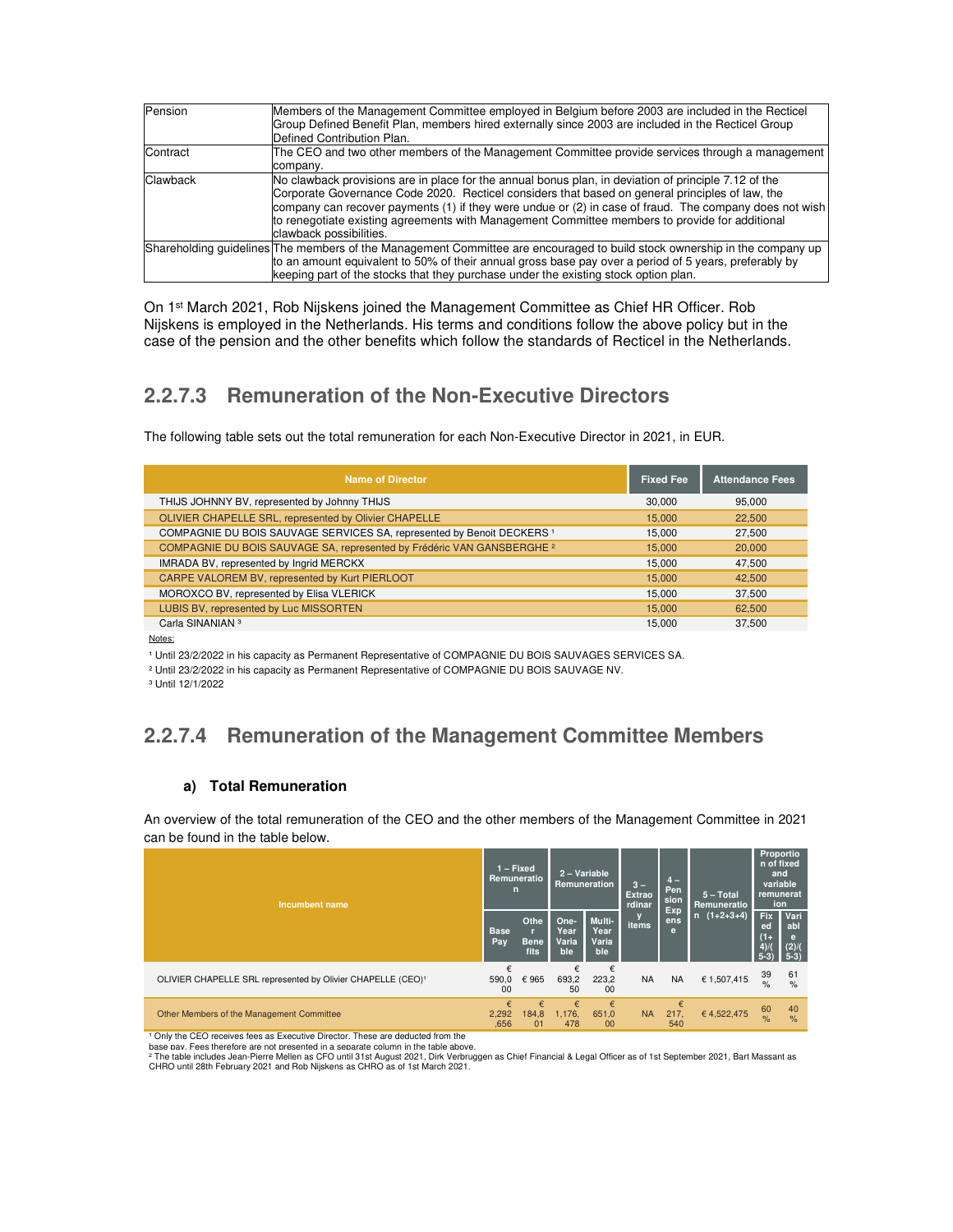Proportion of fixed and variable remuneration - CEO

61% Fixed • Variable



**b) Fixed remuneration** 

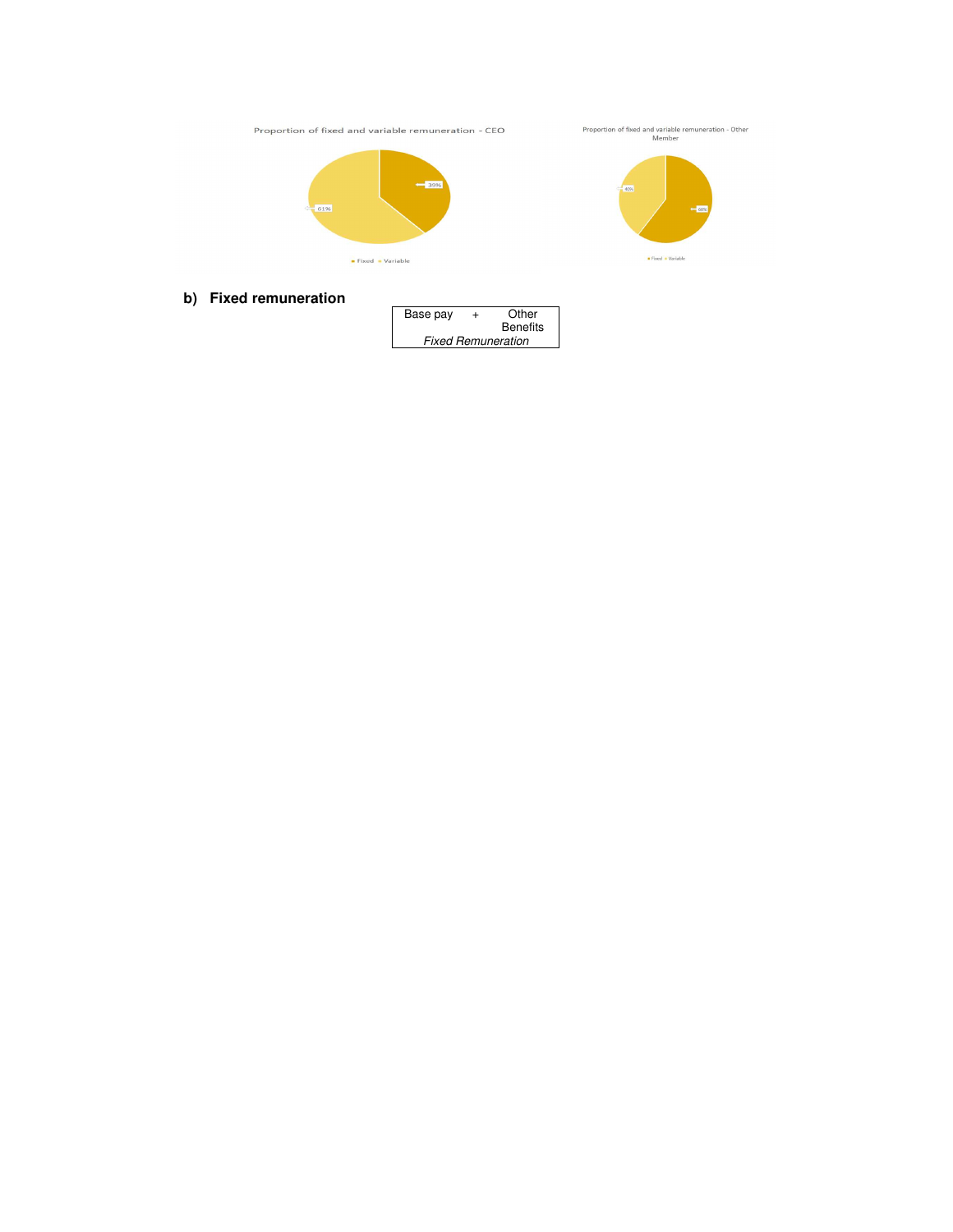#### Base pay

The table below shows the base pay actually paid in 2021 to the CEO and the other members of the Management Committee and how it compares to 2020.

| <b>Incumbent Name</b>                                                                                        | 2021        | 2020 without pay cut | 2021 vs. 2020 | 2020 with pay cut $3$ |
|--------------------------------------------------------------------------------------------------------------|-------------|----------------------|---------------|-----------------------|
| OLIVIER CHAPELLE SRL represented by Olivier CHAPELLE (CEO<br>and Group General Manager Bedding) <sup>1</sup> | € 590,000   | € 570.000            | 103.5%        | € 529.095             |
| Other Members of the Management Committee                                                                    | € 2.292.656 | € 2.229.551          | 102.8%        | € 2,073,116           |

<sup>1</sup> The base pay levels for OLIVIER CHAPELLE SRL include the fees received as a Member of the Board of Directors (EUR 37,500 in 2021).

° The table includes Jean-Pierre Mellen as CFO until 31st August 2021, Dirk Verbruggen as Chief Financial & Legal Officer as of 1st September 2021, Bart Massant as<br>CHRO until 28th February 2021 and Rob Nijskens as CHRO as

<sup>3</sup> While a large part of the workforce was impacted by the system of temporary unemployment due to the Covid pandemic, Recticel implemented a pay cut of 30% for the members of its Management Committee during the second quarter of 2021.

#### **Other benefits**

The amounts mentioned in the column "Other benefits" in the total remuneration table in section 2.1.7.4. a) relate to the following benefits: insurances (death, disability, medical), company car (leasing costs), fuel costs, mobile phone costs and schooling costs, and exclude pension.

#### **c) Variable Remuneration**

| One-year              | $+$ | Multi-year |  |  |  |
|-----------------------|-----|------------|--|--|--|
| variable              |     | variable   |  |  |  |
| Variable Remuneration |     |            |  |  |  |

#### STI ("One-Year Variable")

#### **2021 Performance against Targets.**

The achievement of the performance targets was measured during a period of time that started on 1<sup>st</sup> January 2021 and ended on 31st December 2021. As per our remuneration policy, the evaluation of the CEO's performance was done by the Remuneration and Nomination Committee on the basis of audited company results before presenting a proposal to the Board of Directors. The evaluation of the other Management Committee members was done by the CEO on the basis of audited company results, who then discusses this with the Remuneration and Nomination Committee before presenting a proposal to the Board of Directors.

#### **STI pay out for the performance year 2021**

| <b>Beneficiary</b>                           |                          | <b>STI Objectives</b>                                                 | % Weight | <b>Actual Pay Out</b><br>(% base salary) | <b>Actual Amount</b> |
|----------------------------------------------|--------------------------|-----------------------------------------------------------------------|----------|------------------------------------------|----------------------|
|                                              | Collective<br>Objectives | Group Consolidated Net Cash<br>Flow before dividends                  | 35.00%   | 43.75%                                   | € 258,125            |
| CEO                                          |                          | Adjusted EBITDA (Group)                                               | 35.00%   | 43.75%                                   | € 258,125            |
|                                              |                          | Personal objectives                                                   | 30.00%   | 30.00%                                   | € 177,000            |
|                                              |                          | Total                                                                 | 100.00%  | 117.5%                                   | € 693,250            |
|                                              | Collective<br>Objectives | <b>Group Consolidated Net Cash</b><br>Flow before dividends           | 35.00%   | 21.88%                                   | €462,865             |
| Other members of the Management<br>Committee |                          | <b>Adjusted EBITDA (Business Line</b><br>or Group, depending on role) | 35.00%   | 21.32%                                   | €447,823             |
|                                              |                          | Personal objectives                                                   | 30.00%   | 12.70%                                   | € 265,790            |
|                                              |                          | Total                                                                 | 100.00%  | 55.90%                                   | € 1,176,478          |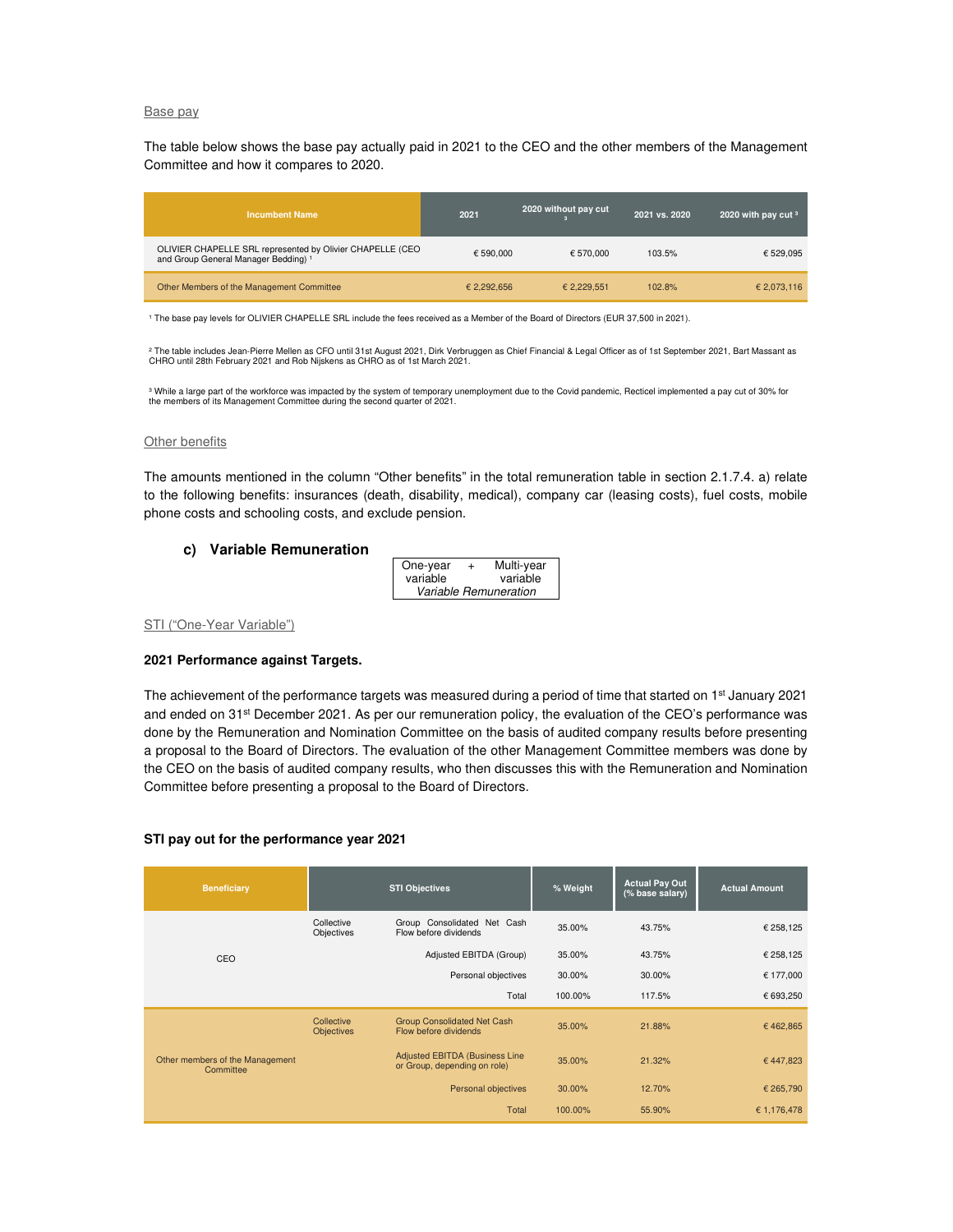#### LTI ("Multi-Year Variable")

(i) Grant made in 2021

The theoretical value of the options at grant is calculated by applying the Black & Scholes formula, taking into account certain assumptions regarding dividend payment (dividend yield: 1.48%, interest rate: 0.00001%, and volatility 34%). For the grant in May 2021, the value amounted to EUR 2.29/warrant.

| Name of Director (position)                                                | Number of<br>options<br>granted | <b>Strike Price</b> | <b>Total Theoretical Value</b><br>at Grant |
|----------------------------------------------------------------------------|---------------------------------|---------------------|--------------------------------------------|
| OLIVIER CHAPELLE (Chief Executive Officer & Group General Manager Bedding) | 120,000                         | € 12.44             | € 274,800                                  |
| Ralf BECKER (Group General Manager Insulation)                             | 30,000                          | € 12.44             | € 68.700                                   |
| François DESNE (Group General Manager Engineered Foams)                    | 30,000                          | € 12.44             | € 68,700                                   |
| Betty BOGAERT (Chief Information & Digitalisation Officer)                 | 30,000                          | € 12.44             | € 68,700                                   |
| Jean-Pierre DE KESEL (Chief Sustainable Innovation Officer)                | 30,000                          | € 12.44             | € 68,700                                   |
| Jean-Pierre MELLEN (Chief Financial Officer) <sup>1</sup>                  | 30,000                          | € 12.44             | € 68,700                                   |
| Rob NIJSKENS (Chief Human Resources Officer) 2                             | 30,000                          | € 12.44             | € 68,700                                   |
| François PETIT (Chief Procurement Officer)                                 | 30,000                          | € 12.44             | € 68,700                                   |
| Dirk VERBRUGGEN (Chief Financial & Legal Officer)                          | 30,000                          | € 12.44             | € 68.700                                   |

<sup>1</sup> Member of the Management Committee until 31st August 2021.

² Member of the Management Committee as of 1st March 2021.

#### (ii) 2021 Vesting

The following stock options, relating to the April 2017 grant, vested on January 1st, 2021.

| <b>Name of Director (position)</b>                                         | <b>Numb</b><br>er of<br>optio<br>ns<br>veste | Stri<br>ke<br><b>Pric</b><br>e | <b>Share</b><br>Price<br>at<br>Vestin | Value<br>at<br><b>Vestin</b><br>g |
|----------------------------------------------------------------------------|----------------------------------------------|--------------------------------|---------------------------------------|-----------------------------------|
| OLIVIER CHAPELLE (Chief Executive Officer & Group General Manager Bedding) | 60,00                                        | €<br>7.00                      | €<br>10.70                            | מפ פפס                            |
| Ralf BECKER (Group General Manager Insulation)                             | 25,00<br>$\Omega$                            | €<br>7.00                      | €<br>10.72                            | $\epsilon$<br>93,000              |
| Betty BOGAERT (Chief Information & Digitalisation Officer)                 | 25,00                                        | €                              |                                       |                                   |
| Jean-Pierre DE KESEL (Chief Sustainable Innovation Officer)                | 25.00<br>$\Omega$                            | €<br>7.00                      | $\epsilon$<br>10.72                   | $\epsilon$<br>93,000              |
| François DESNE (Group General Manager Engineered Foams)                    | 25,00                                        | €                              | €                                     | €                                 |
| Bart MASSANT (Chief Human Resources Officer)                               | 25.00<br>$\Omega$                            | €<br>7.00                      | €<br>10.72                            | $\epsilon$<br>93,000              |
| Jean-Pierre MELLEN (Chief Financial Officer) <sup>1</sup>                  | 25,00                                        | €                              |                                       |                                   |
| Dirk VERBRUGGEN (Chief Financial & Legal Officer)                          | 25.00<br>$\Omega$                            | €<br>7.00                      | €<br>10.72                            | $\epsilon$<br>93,000              |

<sup>1</sup> Member of the Management Committee until 31st August 2021.

Note: Rob Nijskens was appointed as Chief Human Resources Officer on 1st March 2021. No stock option grant was made to him in 2017 and no options vested in 2021.

Rob Nijskens was appointed as Chief Human Resources Officer on 1st March 2021. No stock option grant was made to him in 2017 and no options vested in 2021.

#### **d) Extraordinary items**

There are no extraordinary items to be reported in 2021.

#### **e) Pension expenses**

**Name of Director (position)** Pension expense **Pension expense**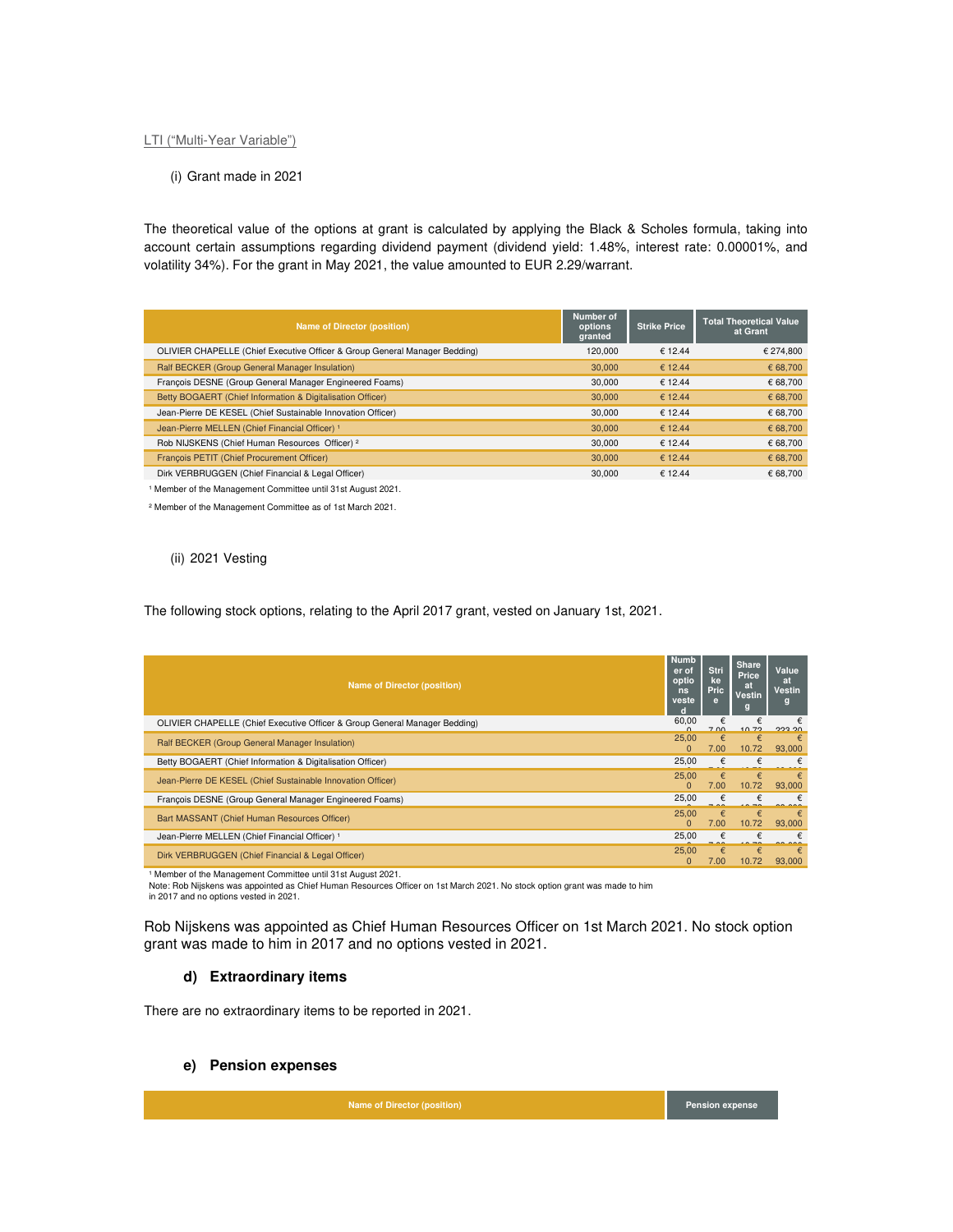| OLIVIER CHAPELLE SRL, represented by Mr. Olivier CHAPELLE, Chief Executive Officer | Included in fee |
|------------------------------------------------------------------------------------|-----------------|
| Other Members of the Management Committee                                          | £ 217.540       |

For Members of the Management Committee other than the CEO, Recticel reports the actual contributions paid into the plan for DC plan beneficiaries. For DB plan beneficiaries, Recticel reports the service cost as the plan is a collective plan.

### **f) Additional disclosure**

- Recticel did not apply any clawback provisions during the year under review.
- The level of shareholdership of the non-executive directors on 31st December 2021 is displayed in the table below.

#### **Level of shareholdership of the non-executive directors.**

| <b>Director</b>           | Number of shares |
|---------------------------|------------------|
| Johnny Thijs              | 22,949           |
| <b>Olivier Chapelle</b>   | 272,598          |
| <b>Benoit Deckers</b>     | 2,700            |
| Compagnie du Bois Sauvage | 15,094,410       |
| <b>Ingrid Merckx</b>      | $\mathbf 0$      |
| Luc Missorten             | $\mathbf{0}$     |
| Kurt Pierloot             | $\mathbf 0$      |
| Frédéric Van Gansberghe   | $\mathbf{0}$     |
| Elisa Vlerick             | $\mathbf 0$      |

- The following table shows the level of shareholdership of the CEO and the other members of the Management Committee. It shows that the actual level of shareholdership of the CEO and of the other Members of the Management Committee is higher than the policy requirement.

#### **Level of shareholdership of the management committee members**

| <b>Shareholdership</b>                    | Number of<br>shares held on<br>31 December<br>2021 | Value of the<br>stock on 31st<br>Dec 2021 | <b>Total value of</b><br>shares held | <b>Actual level of</b><br>shareholdership (%<br>base pay) | Target level of<br>shareholdership (%<br>base pay) |
|-------------------------------------------|----------------------------------------------------|-------------------------------------------|--------------------------------------|-----------------------------------------------------------|----------------------------------------------------|
| CEO                                       | 272.598                                            | € 17.52                                   | €4.775.917                           | 809%                                                      | 50%                                                |
| <b>Other Management Committee Members</b> | 152,842                                            | € 17.52                                   | € 2.677.792                          | 133% on average                                           | 50%                                                |

The fulfilment of the shareholding guideline by the CEO and each Other Management Committee Member is determined by comparing the value of the number of shares held on 31st December 2021 to 50% of their annual base pay on 31st December 2021. The value of the shares held is obtained by multiplying the number of shares held on 31<sup>st</sup> Dec 2021 by the closing price of the stock on that date (€ 17.52).

## **2.2.7.5 Share-based remuneration**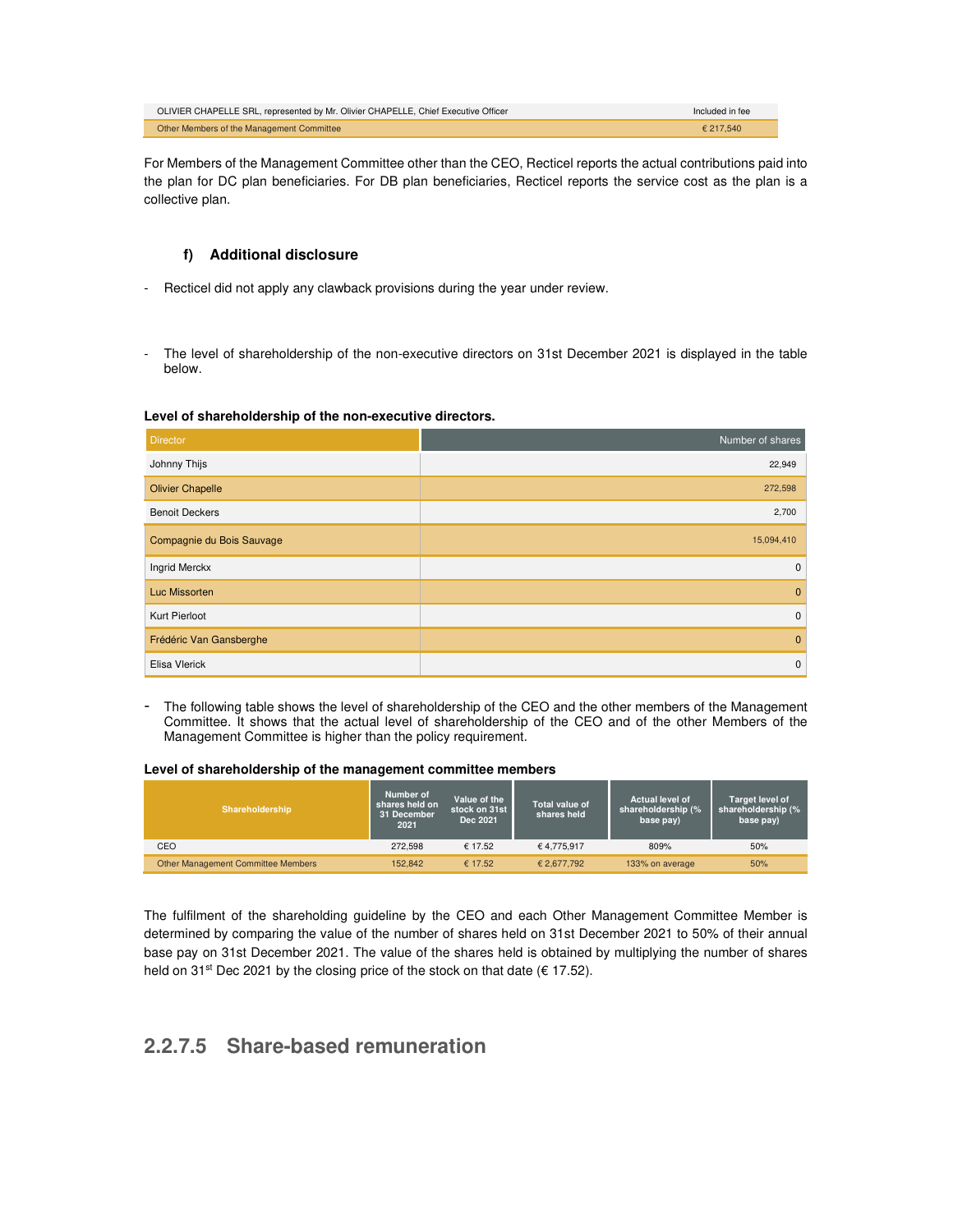The tables below detail the opening and closing balance, as well as movements during the year in terms of sharebased remuneration for each of the Management Committee Members. In line with the information presented in previous tables, shares have been valued at fair value at grant and at market value at vesting.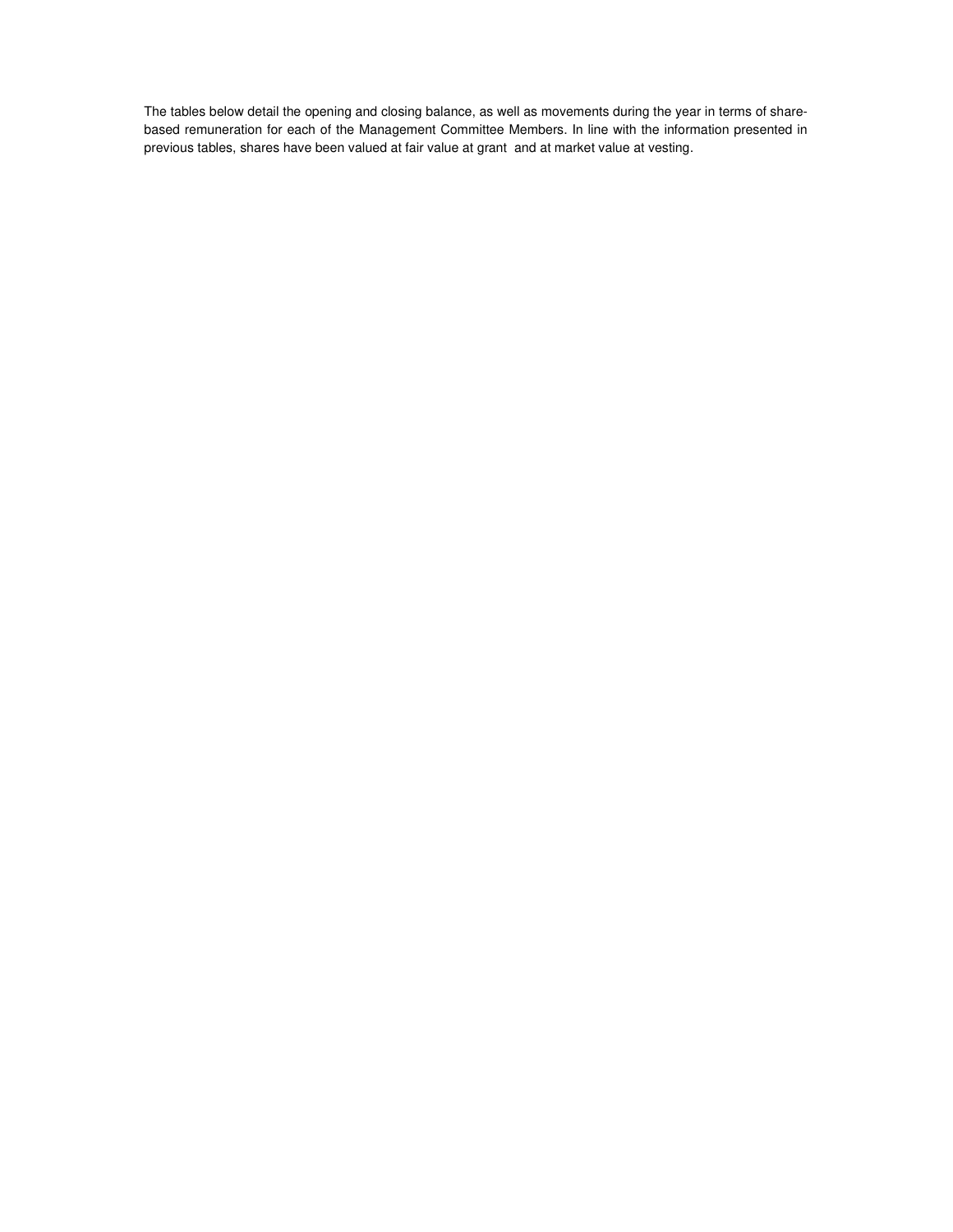|                                                      |                                           |                                              |                      | Information regarding the reported financial year |                                  |                                        |                                 |                 |                                |       |                      |                             |                           |
|------------------------------------------------------|-------------------------------------------|----------------------------------------------|----------------------|---------------------------------------------------|----------------------------------|----------------------------------------|---------------------------------|-----------------|--------------------------------|-------|----------------------|-----------------------------|---------------------------|
|                                                      | Main conditions of the share option plans |                                              |                      |                                                   | <b>Opening</b><br><b>Balance</b> |                                        |                                 | During the year |                                |       |                      | <b>Closing Balance</b>      |                           |
| <b>Incumbent Name</b>                                | <b>Specification</b>                      |                                              |                      |                                                   | Strike price of                  | <b>Share options</b><br>outstanding at | <b>Share options</b><br>awarded |                 | <b>Share options</b><br>vested |       | <b>Share</b>         | Share<br>options<br>awarded | <b>Share options</b>      |
|                                                      | of the plan                               | <b>Award date</b>                            | <b>Vesting date</b>  | <b>Exercise period</b><br>the option              |                                  | the beginning<br>of the year           | <b>Number</b>                   | Value           | <b>Number</b>                  | Value | options<br>exercised | and<br>unvested             | vested but<br>unexercised |
|                                                      | 2016 grant                                | 4/29/2016 12:00:00 AM                        | 1/1/2020 12:00:00 AM | 1/01/2020 - 28/04/2025                            | € 5.73                           |                                        |                                 |                 |                                |       |                      |                             |                           |
|                                                      | 2017 grant                                | 6/30/2017 12:00:00 AM   1/1/2021 12:00:00 AM |                      | 1/01/2021 - 29/06/2024                            | € 7.00                           |                                        |                                 |                 | 60,000                         |       |                      |                             |                           |
| OLIVIER CHAPELLE (Chief<br>Executive Officer & Group | 2018 grant                                | 4/25/2018 12:00:00 AM                        | 1/1/2022 12:00:00 AM | 1/01/2022 - 24/04/2025                            | € 10.21                          | 445,000                                |                                 |                 |                                |       |                      |                             |                           |
| General Manager Bedding)                             | 2019 grant                                | 6/28/2019 12:00:00 AM   1/1/2023 12:00:00 AM |                      | 1/01/2023 - 27/06/2026                            | € 7.90                           |                                        |                                 |                 |                                |       |                      |                             |                           |
|                                                      | 2020 grant                                | 3/3/2020 12:00:00 AM                         | 1/1/2024 12:00:00 AM | 1/01/2024 - 2/03/2027                             | € 6.70                           |                                        |                                 |                 |                                |       |                      |                             |                           |
|                                                      | 2021 grant                                | 5/12/2021 12:00:00 AM                        | 1/1/2025 12:00:00 AM | 1/01/2025 - 11/05/2028                            | € 12.44                          |                                        | 120,000                         |                 |                                |       |                      | 460,000                     | 105,000                   |
|                                                      | 2016 grant                                | 4/29/2016 12:00:00 AM 1/1/2020 12:00:00 AM   |                      | 1/01/2020 - 28/04/2025                            | € 5.73                           |                                        |                                 |                 |                                |       |                      |                             |                           |
|                                                      | 2017 grant                                | 6/30/2017 12:00:00 AM 1/1/2021 12:00:00 AM   |                      | 1/01/2021 - 29/06/2024                            | € 7.00                           |                                        |                                 |                 | 25,000                         |       |                      |                             |                           |
| Ralf BECKER (Group General                           | 2018 grant                                | 4/25/2018 12:00:00 AM 1/1/2022 12:00:00 AM   |                      | 1/01/2022 - 24/04/2025                            | € 10.21                          |                                        |                                 |                 |                                |       |                      |                             |                           |
| <b>Manager Insulation)</b>                           | 2019 grant                                | 6/28/2019 12:00:00 AM 1/1/2023 12:00:00 AM   |                      | 1/01/2023 - 27/06/2026                            | € 7.90                           | 125,000                                |                                 |                 |                                |       |                      |                             |                           |
|                                                      | 2020 grant                                | 3/3/2020 12:00:00 AM 1/1/2024 12:00:00 AM    |                      | 1/01/2024 - 2/03/2027                             | € 6.70                           |                                        |                                 |                 |                                |       |                      |                             |                           |
|                                                      | 2021 grant                                | 5/12/2021 12:00:00 AM 1/1/2025 12:00:00 AM   |                      | 1/01/2025 - 11/05/2028                            | € 12.44                          |                                        | 30,000                          |                 |                                |       |                      | 115,000                     | 40,000                    |
|                                                      | 2017 grant                                | 6/30/2017 12:00:00 AM   1/1/2021 12:00:00 AM |                      | 1/01/2021 - 29/06/2024                            | € 7.00                           |                                        |                                 |                 | 25,000                         |       |                      |                             |                           |
|                                                      | 2018 grant                                | 4/25/2018 12:00:00 AM   1/1/2022 12:00:00 AM |                      | 1/01/2022 - 24/04/2025                            | € 10.21                          |                                        |                                 |                 |                                |       |                      |                             |                           |
| François DESNÉ (Group General                        | 2019 grant                                | 6/28/2019 12:00:00 AM                        | 1/1/2023 12:00:00 AM | 1/01/2023 - 27/06/2026                            | € 7.90                           | 110,000                                |                                 |                 |                                |       |                      |                             |                           |
| Manager Engineered Foams)                            | 2020 grant                                | 3/3/2020 12:00:00 AM                         | 1/1/2024 12:00:00 AM | 1/01/2024 - 2/03/2027                             | € 6.70                           |                                        |                                 |                 |                                |       |                      |                             |                           |
|                                                      | 2021 grant                                | 5/12/2021 12:00:00 AM   1/1/2025 12:00:00 AM |                      | 1/01/2025 - 11/05/2028                            | € 12.44                          |                                        | 30,000                          |                 |                                |       |                      | 115,000                     | 25,000                    |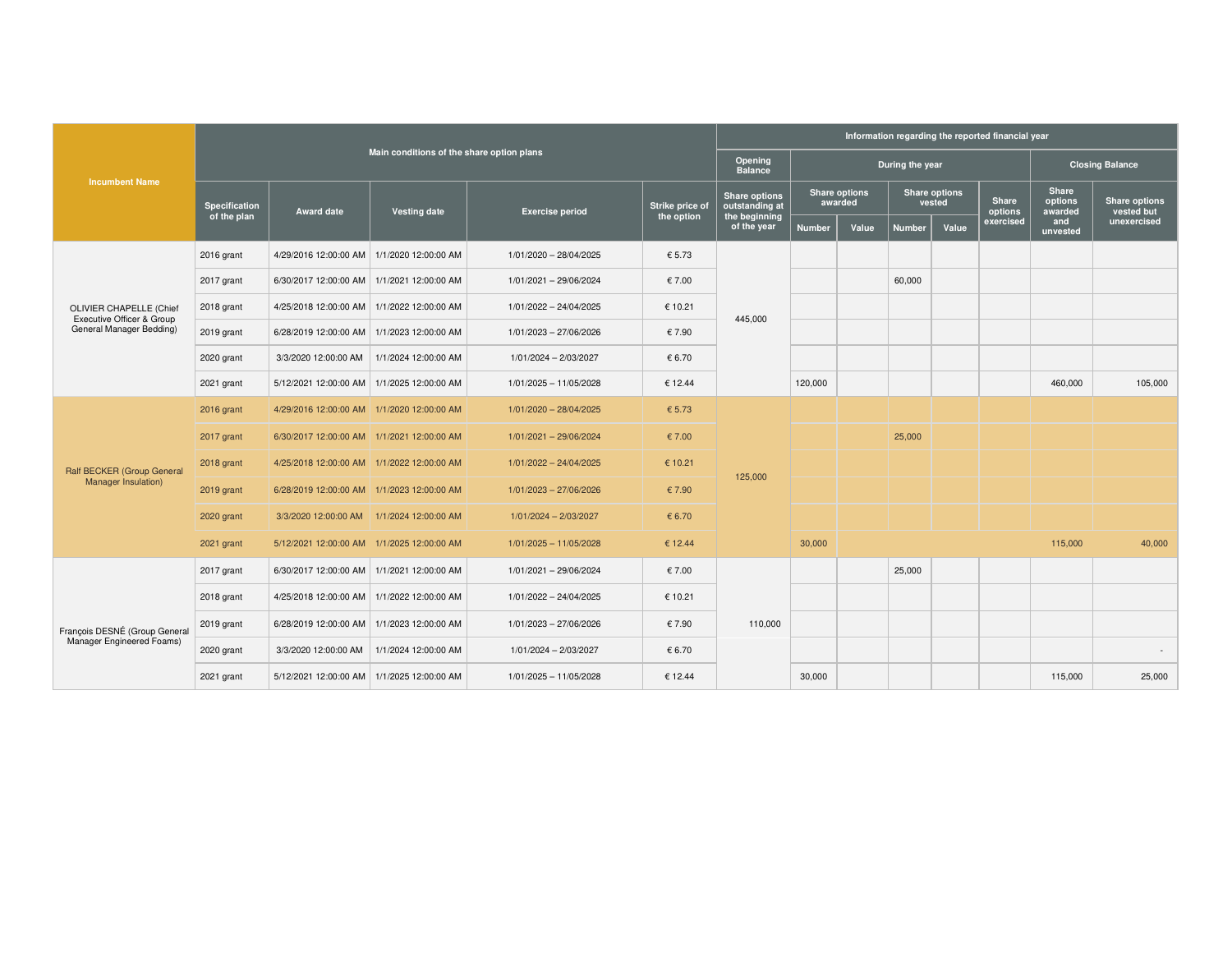|                                                             |                              |                                            |                                           |                          |                               | Information regarding the reported financial year       |               |                                 |                                |       |                               |                                    |                                            |
|-------------------------------------------------------------|------------------------------|--------------------------------------------|-------------------------------------------|--------------------------|-------------------------------|---------------------------------------------------------|---------------|---------------------------------|--------------------------------|-------|-------------------------------|------------------------------------|--------------------------------------------|
|                                                             |                              |                                            | Main conditions of the share option plans |                          |                               | Opening<br><b>Balance</b>                               |               |                                 | During the year                |       |                               |                                    | <b>Closing Balance</b>                     |
| <b>Incumbent Name</b>                                       | Specification<br>of the plan | <b>Award date</b>                          | <b>Vesting date</b>                       | <b>Exercise period</b>   | Strike price of<br>the option | <b>Share options</b><br>outstanding at<br>the beginning |               | <b>Share options</b><br>awarded | <b>Share options</b><br>vested |       | Share<br>options<br>exercised | Share<br>options<br>awarded<br>and | Share options<br>vested but<br>unexercised |
|                                                             |                              |                                            |                                           |                          |                               | of the year                                             | <b>Number</b> | Value                           | <b>Number</b>                  | Value |                               | unvested                           |                                            |
|                                                             | 2016 grant                   | 4/29/2016 12:00:00 AM 1/1/2020 12:00:00 AM |                                           | 1/01/2020 - 28/04/2025   | € 5.73                        |                                                         |               |                                 |                                |       |                               |                                    |                                            |
|                                                             | 2017 grant                   | 6/30/2017 12:00:00 AM 1/1/2021 12:00:00 AM |                                           | 1/01/2021 - 29/06/2024   | € 7.00                        |                                                         |               |                                 | 25,000                         |       |                               |                                    |                                            |
| <b>Betty BOGAERT (Chief</b><br>Information & Digitalisation | 2018 grant                   | 4/25/2018 12:00:00 AM 1/1/2022 12:00:00 AM |                                           | 1/01/2022 - 24/04/2025   | € 10.21                       | 125,000                                                 |               |                                 |                                |       |                               |                                    |                                            |
| Officer)                                                    | 2019 grant                   | 6/28/2019 12:00:00 AM 1/1/2023 12:00:00 AM |                                           | 1/01/2023 - 27/06/2026   | € 7.90                        |                                                         |               |                                 |                                |       |                               |                                    |                                            |
|                                                             | 2020 grant                   | 3/3/2020 12:00:00 AM 1/1/2024 12:00:00 AM  |                                           | 1/01/2024 - 2/03/2027    | € 6.70                        |                                                         |               |                                 |                                |       |                               |                                    |                                            |
|                                                             | 2021 grant                   | 5/12/2021 12:00:00 AM 1/1/2025 12:00:00 AM |                                           | $1/01/2025 - 11/05/2028$ | € 12.44                       |                                                         | 30,000        |                                 |                                |       |                               | 115,000                            | 40,000                                     |
|                                                             | 2016 grant                   | 4/29/2016 12:00:00 AM                      | 1/1/2020 12:00:00 AM                      | 1/01/2020 - 28/04/2025   | € 5.73                        | 110,000                                                 |               |                                 |                                |       |                               |                                    |                                            |
|                                                             | 2017 grant                   | 6/30/2017 12:00:00 AM                      | 1/1/2021 12:00:00 AM                      | 1/01/2021 - 29/06/2024   | € 7.00                        |                                                         |               |                                 | 25,000                         |       |                               |                                    |                                            |
| Jean-Pierre DE KESEL (Chief                                 | 2018 grant                   | 4/25/2018 12:00:00 AM                      | 1/1/2022 12:00:00 AM                      | 1/01/2022 - 24/04/2025   | € 10.21                       |                                                         |               |                                 |                                |       |                               |                                    |                                            |
| Sustainable Innovation Officer)                             | 2019 grant                   | 6/28/2019 12:00:00 AM                      | 1/1/2023 12:00:00 AM                      | 1/01/2023 - 27/06/2026   | € 7.90                        |                                                         |               |                                 |                                |       |                               |                                    |                                            |
|                                                             | 2020 grant                   | 3/3/2020 12:00:00 AM                       | 1/1/2024 12:00:00 AM                      | 1/01/2024 - 2/03/2027    | € 6.70                        |                                                         |               |                                 |                                |       |                               |                                    |                                            |
|                                                             | 2021 grant                   | 5/12/2021 12:00:00 AM                      | 1/1/2025 12:00:00 AM                      | 1/01/2025 - 11/05/2028   | € 12.44                       |                                                         | 30,000        |                                 |                                |       |                               | 115,000                            | 25,000                                     |
|                                                             | 2016 grant                   | 4/29/2016 12:00:00 AM 1/1/2020 12:00:00 AM |                                           | 1/01/2020 - 28/04/2025   | € 5.73                        |                                                         |               |                                 |                                |       |                               |                                    |                                            |
|                                                             | 2017 grant                   | 6/30/2017 12:00:00 AM 1/1/2021 12:00:00 AM |                                           | 1/01/2021 - 29/06/2024   | € 7.00                        |                                                         |               |                                 | 25,000                         |       |                               |                                    |                                            |
| Bart MASSANT (Chief Human<br><b>Resources Officer)</b>      | 2018 grant                   | 4/25/2018 12:00:00 AM 1/1/2022 12:00:00 AM |                                           | 1/01/2022 - 24/04/2025   | € 10.21                       | 85,000                                                  |               |                                 |                                |       |                               |                                    |                                            |
|                                                             | 2019 grant                   | 6/28/2019 12:00:00 AM 1/1/2023 12:00:00 AM |                                           | 1/01/2023 - 27/06/2026   | € 7.90                        |                                                         |               |                                 |                                |       |                               |                                    |                                            |
|                                                             | 2020 grant                   | 3/3/2020 12:00:00 AM 1/1/2024 12:00:00 AM  |                                           | 1/01/2024 - 2/03/2027    | € 6.70                        |                                                         |               |                                 |                                |       |                               | 85,000                             | 25,000                                     |
|                                                             | 2016 grant                   | 4/29/2016 12:00:00 AM                      | 1/1/2020 12:00:00 AM                      | 1/01/2020 - 28/04/2025   | € 5.73                        |                                                         |               |                                 |                                |       |                               |                                    |                                            |
|                                                             | 2017 grant                   | 6/30/2017 12:00:00 AM                      | 1/1/2021 12:00:00 AM                      | 1/01/2021 - 29/06/2024   | € 7.00                        |                                                         |               |                                 | 25,000                         |       |                               |                                    |                                            |
| Jean-Pierre MELLEN (Chief<br>Financial Officer)             | 2018 grant                   | 4/25/2018 12:00:00 AM                      | 1/1/2022 12:00:00 AM                      | 1/01/2022 - 24/04/2025   | € 10.21                       |                                                         |               |                                 |                                |       |                               |                                    |                                            |
|                                                             | 2019 grant                   | 6/28/2019 12:00:00 AM                      | 1/1/2023 12:00:00 AM                      | 1/01/2023 - 27/06/2026   | € 7.90                        | 110,000                                                 |               |                                 |                                |       |                               |                                    |                                            |
|                                                             | 2020 grant                   | 3/3/2020 12:00:00 AM                       | 1/1/2024 12:00:00 AM                      | 1/01/2024 - 2/03/2027    | € 6.70                        |                                                         |               |                                 |                                |       |                               |                                    |                                            |
|                                                             | 2021 grant                   | 5/12/2021 12:00:00 AM                      | 1/1/2025 12:00:00 AM                      | 1/01/2025 - 11/05/2028   | € 12.44                       |                                                         | 30,000        |                                 |                                |       |                               | 115,000                            | 25,000                                     |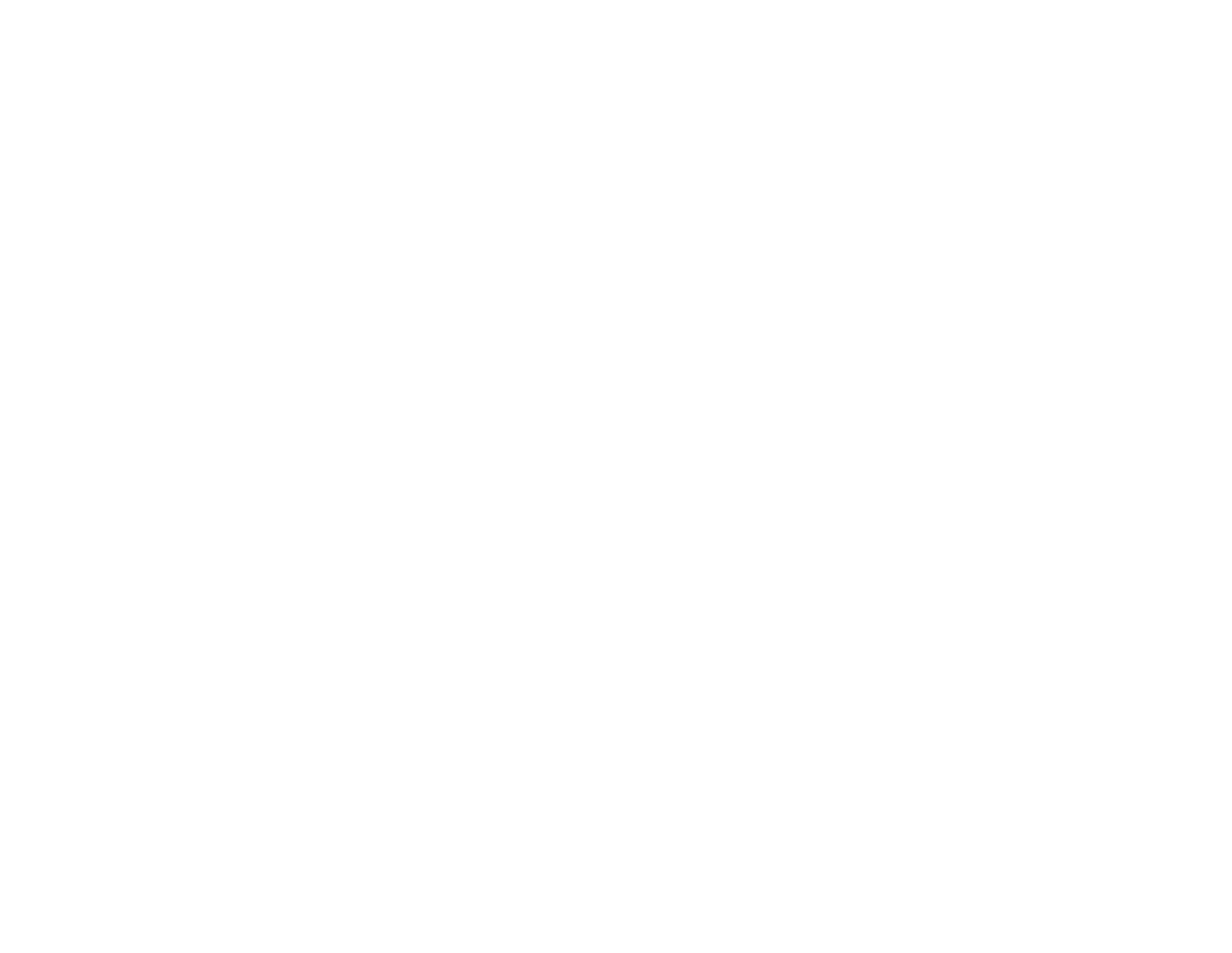|                                                      |                      |                                              |                                           |                          |                 |                                        | Information regarding the reported financial year |       |                                |       |                      |                            |                           |
|------------------------------------------------------|----------------------|----------------------------------------------|-------------------------------------------|--------------------------|-----------------|----------------------------------------|---------------------------------------------------|-------|--------------------------------|-------|----------------------|----------------------------|---------------------------|
|                                                      |                      |                                              | Main conditions of the share option plans |                          |                 | Opening<br><b>Balance</b>              |                                                   |       | During the year                |       |                      |                            | <b>Closing Balance</b>    |
| <b>Incumbent Name</b>                                | <b>Specification</b> |                                              |                                           |                          | Strike price of | <b>Share options</b><br>outstanding at | <b>Share options</b><br>awarded                   |       | <b>Share options</b><br>vested |       | <b>Share</b>         | <b>Share</b><br>options    | <b>Share options</b>      |
|                                                      | of the plan          | <b>Award date</b>                            | Vesting date                              | <b>Exercise period</b>   | the option      | the beginning<br>of the year           | <b>Number</b>                                     | Value | <b>Number</b>                  | Value | options<br>exercised | awarded<br>and<br>unvested | vested but<br>unexercised |
|                                                      | 2018 grant           | 4/25/2018 12:00:00 AM 1/1/2022 12:00:00 AM   |                                           | $1/01/2022 - 24/04/2025$ | € 10.21         |                                        |                                                   |       |                                |       |                      |                            |                           |
| Rob NIJSKENS (Chief Human                            | 2019 grant           | 6/28/2019 12:00:00 AM 1/1/2023 12:00:00 AM   |                                           | 1/01/2023 - 27/06/2026   | € 7.90          | 15,000                                 |                                                   |       |                                |       |                      |                            |                           |
| <b>Resources Officer)</b>                            | 2020 grant           | 3/3/2020 12:00:00 AM 1/1/2024 12:00:00 AM    |                                           | 1/01/2024 - 2/03/2027    | € 6.70          |                                        |                                                   |       |                                |       |                      |                            |                           |
|                                                      | 2021 grant           | 5/12/2021 12:00:00 AM 1/1/2025 12:00:00 AM   |                                           | $1/01/2025 - 11/05/2028$ | € 12.44         |                                        | 30,000                                            |       |                                |       |                      | 45,000                     |                           |
|                                                      | 2016 grant           | 4/29/2016 12:00:00 AM 1/1/2020 12:00:00 AM   |                                           | 1/01/2020 - 28/04/2025   | € 5.73          | 90,000                                 |                                                   |       |                                |       |                      |                            |                           |
|                                                      | 2017 grant           | 6/30/2017 12:00:00 AM   1/1/2021 12:00:00 AM |                                           | 1/01/2021 - 29/06/2024   | € 7.00          |                                        |                                                   |       |                                |       |                      |                            |                           |
| François PETIT (Chief                                | 2018 grant           | 4/25/2018 12:00:00 AM 1/1/2022 12:00:00 AM   |                                           | $1/01/2022 - 24/04/2025$ | € 10.21         |                                        |                                                   |       |                                |       |                      |                            |                           |
| Procurement Officer)                                 | 2019 grant           | 6/28/2019 12:00:00 AM 1/1/2023 12:00:00 AM   |                                           | 1/01/2023 - 27/06/2026   | € 7.90          |                                        |                                                   |       |                                |       |                      |                            |                           |
|                                                      | 2020 grant           | 3/3/2020 12:00:00 AM                         | 1/1/2024 12:00:00 AM                      | 1/01/2024 - 2/03/2027    | € 6.70          |                                        |                                                   |       |                                |       |                      |                            |                           |
|                                                      | 2021 grant           | 5/12/2021 12:00:00 AM 1/1/2025 12:00:00 AM   |                                           | 1/01/2025 - 11/05/2028   | € 12.44         |                                        | 30,000                                            |       |                                |       |                      | 115,000                    | 5,000                     |
|                                                      | 2015 grant           | 6/23/2015 12:00:00 AM 1/1/2019 12:00:00 AM   |                                           | 1/01/2019 - 22/06/2021   | € 5.73          |                                        |                                                   |       |                                |       | 10,000               |                            |                           |
|                                                      | 2016 grant           | 4/29/2016 12:00:00 AM 1/1/2020 12:00:00 AM   |                                           | 1/01/2020 - 28/04/2025   | € 5.73          |                                        |                                                   |       |                                |       |                      |                            |                           |
|                                                      | 2017 grant           | 6/30/2017 12:00:00 AM 1/1/2021 12:00:00 AM   |                                           | 1/01/2021 - 29/06/2024   | € 7.00          |                                        |                                                   |       | 25,000                         |       |                      |                            |                           |
| Dirk VERBRUGGEN (Chief<br>Financial & Legal Officer) | 2018 grant           | 4/25/2018 12:00:00 AM 1/1/2022 12:00:00 AM   |                                           | 1/01/2022 - 24/04/2025   | € 10.21         | 135,000                                |                                                   |       |                                |       |                      |                            |                           |
|                                                      | 2019 grant           | 6/28/2019 12:00:00 AM 1/1/2023 12:00:00 AM   |                                           | 1/01/2023 - 27/06/2026   | € 7.90          |                                        |                                                   |       |                                |       |                      |                            |                           |
|                                                      | 2020 grant           | 3/3/2020 12:00:00 AM   1/1/2024 12:00:00 AM  |                                           | 1/01/2024 - 2/03/2027    | € 6.70          |                                        |                                                   |       |                                |       |                      |                            |                           |
|                                                      | 2021 grant           | 5/12/2021 12:00:00 AM 1/1/2025 12:00:00 AM   |                                           | $1/01/2025 - 11/05/2028$ | € 12.44         |                                        | 30,000                                            |       |                                |       |                      | 115,000                    | 40,000                    |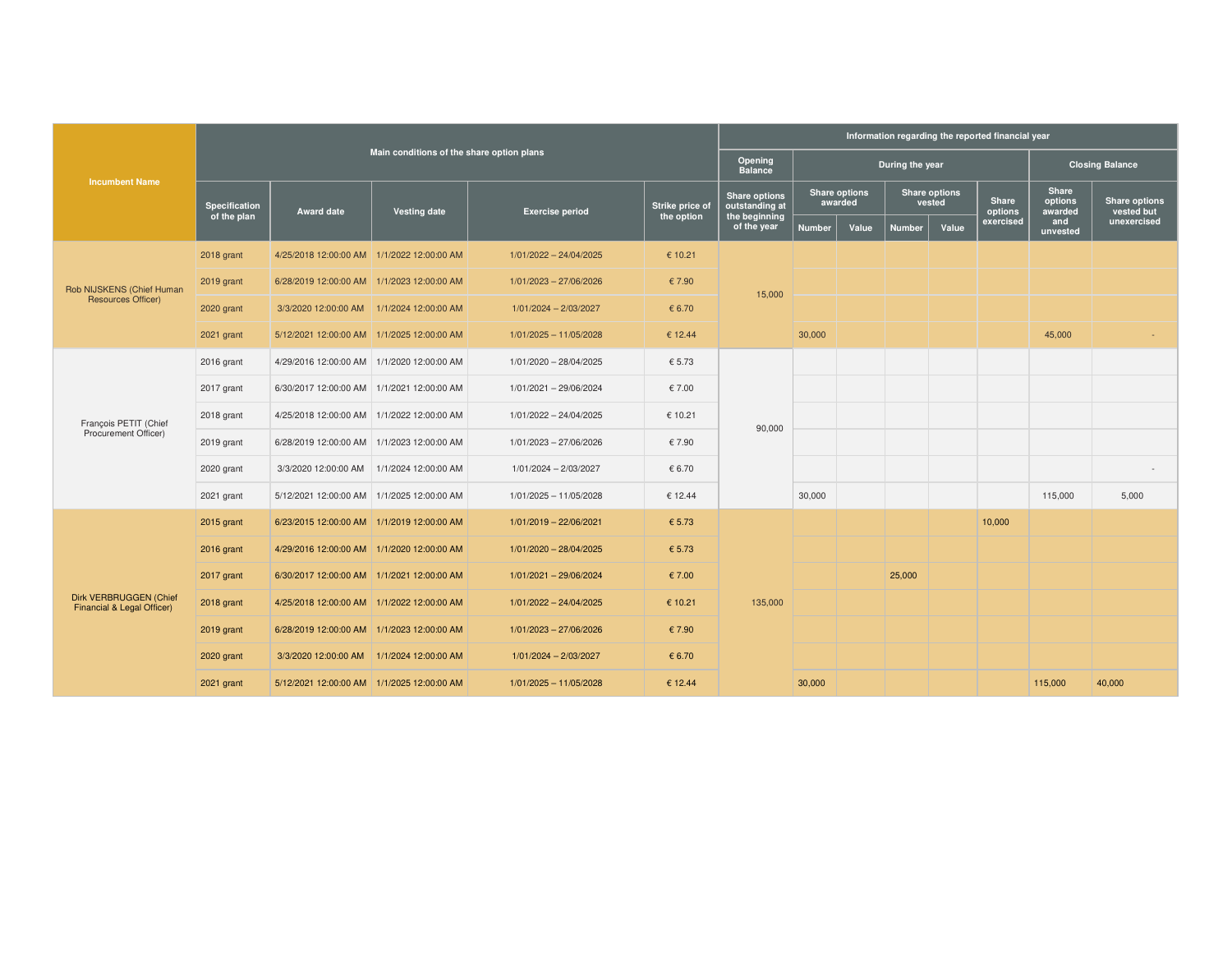## **2.2.7.6 Termination indemnities**

In accordance with his employee status, indemnities were due to Bart Massant and their level was determined in accordance with the remuneration policy of the Group.

### **2.2.7.7 Derogations**

There are no derogations to report for the year 2021.

## **2.2.7.8 Annual Change in Remuneration and Pay Ratio**

a) Annual Change in Remuneration of Directors versus the Wider Workforce & Company Performance.The following table displays the variation of the remuneration of the CEO and the other members of the Management Committee between 31st Dec 2019 and 31st Dec 2021 against the evolution of Group Consolidated Net Cash Flow before dividends, the Adjusted EBITDA and the Net Profit. The average remuneration of the other employees for the year 2021 will be published in the 2022 remuneration report as the data are not available at the time of the publication of this report.

#### **Annual change in remuneration**

|                                                                                             | 2021      | 2020      | 2019    | 2021 vs. 2020 | 2020 vs. 2019                       |
|---------------------------------------------------------------------------------------------|-----------|-----------|---------|---------------|-------------------------------------|
| Total remuneration of the CEO (in EUR) 1                                                    | 1.507.415 | 1.216.383 | 895.466 | 124%          | 136%                                |
| Average total remuneration of the other members of the Management<br>Committee (in EUR) 1,2 | 589.632   | 473.056   | 440,578 | 125%          | 107%                                |
| Average total remuneration of the other employees (in EUR)                                  | 59.876    | 57,653    | 59.508  | 104%          | 97%                                 |
| Group Net Cash Flow before dividends (in mio EUR) 3                                         | 54.9      | 197.1     | 23.6    | 28%           | 835%                                |
| Group Adjusted EBITDA (in mio EUR)                                                          | 118.6     | 58.8      | 114.7   | 202%          | 51%                                 |
| Net Profit (share of the Group, in mio EUR)                                                 | 53.5      | 63.1      | 24.7    | 85%           | 255%                                |
| Sustainability KPIs                                                                         |           |           |         |               | See separate sustainability report. |

Notes

1 The data takes into account the 30% pay cut implemented in the second quarter of 2020 against the background of the COVID pandemic. From 2019 to 2020, the increase reported for the CEO is mainly due to the fact that in 2019 the level of Group Adjusted EBITDA did not generate a bonus pay out. For some of the other<br>Management Committee members heading a Business Line, the leve 2020 to 2021, the difference is explained by the pay cut implemented in the 2d quarter of 2020 and the increase of the share price.

² The remuneration of the Management Committee members (excl. CEO) is presented as a Full Time Equivalent average: the total remuneration paid during that year divided by the number of Full Time Equivalent Management Committee members in that year.

⁴ The Group Net Cash Flow before dividends is expressed on a Consolidated basis for the year 2019. It is expressed on a consolidated basis as of year 2020. The important year-on-year variation of the Group Net Cash Flow between 2019 and 2020 is due to the proceeds of the divestments of the Automotive Division and of the participation in the joint venture with Eurofoam in the first half of 2020.

#### b) Pay Ratio

The pay ratio compares the highest remuneration of the Management Committee (that is the remuneration of the CEO) with the lowest Remuneration at Recticel NV. On 31st December 2021, the highest remuneration was 45 times the lowest remuneration; this is a pay ratio of 45:1.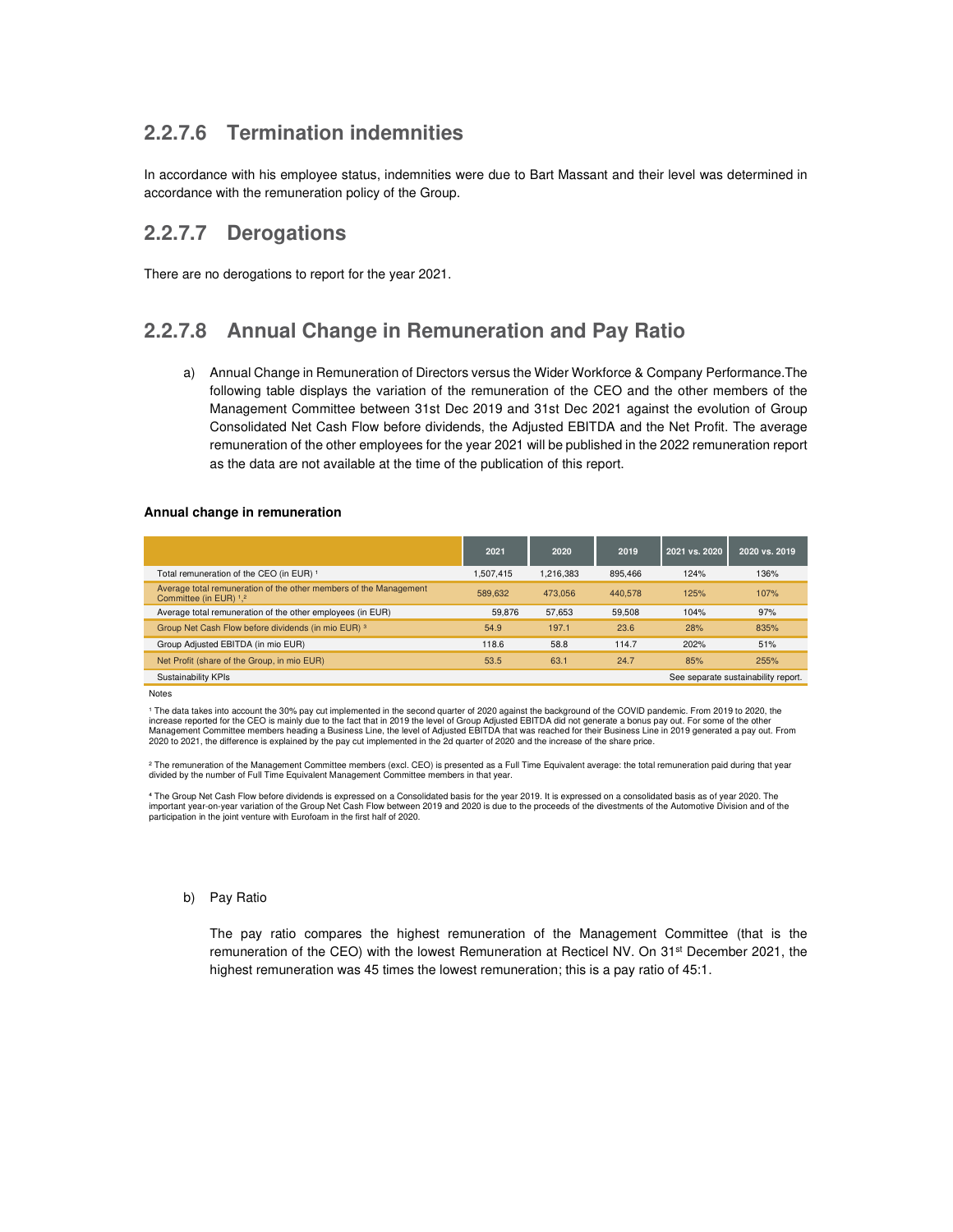# **2.2.8 Transactions and other contractual ties between the Company and members of the Board of Directors or members of the Management committee**

Chapter VII.1. of the Recticel Corporate Governance Charter describes Recticel NV's policy on related party transactions that are not governed by the legal conflict of interest scheme. The application of this policy is explained hereafter.

During the year 2020, two conflicts of interest arose between a director and the company as referred to in article 7:96 of the Belgian Companies and Associations' Code . The procedure of Article 7:97 was not applied in 2020

Reference is made here to the statutory annual report, which contains an extract of the minutes of the concerned board meetings in this regard.

## **2.2.9 Insider trading and market manipulation**

The company policy regarding the prevention of insider trading and market manipulation is further explained in chapter VII.2 of Recticel's Corporate Governance Charter as well as in the new Dealing Code which has been adopted by the Board of Directors and published on the website of Recticel (www.recticel.com).

These measures include the implementation of restrictions on the execution of transactions (« closed periods ») applicable since 2006.

Mr. Dirk VERBRUGGEN was appointed as Compliance Officer, responsible for monitoring the observance of these regulations.

## **2.2.10 Diversity policy**

Recticel strives to create a community where everyone is included and respected, bringing people together for a better world. We believe that a diverse team improves the quality of decision making, and ultimately improves overall performance.

Recticel has currently not established a formal specific diversity policy, but is an equal employer in all aspects of recruitment and selection, and is committed to a fair and consistent approach to recruitment and selection. Recticel works actively to develop a positive employer image amongst the internal and external stakeholders. Recticel commits to hire all candidates irrespective of age, disability, gender reassignment, marriage or civil partnership, pregnancy and maternity, race, religion and belief, sex and sexual orientation or hours of work.

Recticel also commits to offering learning opportunities to all employees irrespective of age, disability, gender reassignment, marriage or civil partnership, pregnancy and maternity, race, religion and belief, sex and sexual orientation or hours of work.

Recticel is proud to be present in 20 countries, with employees of different nationalities.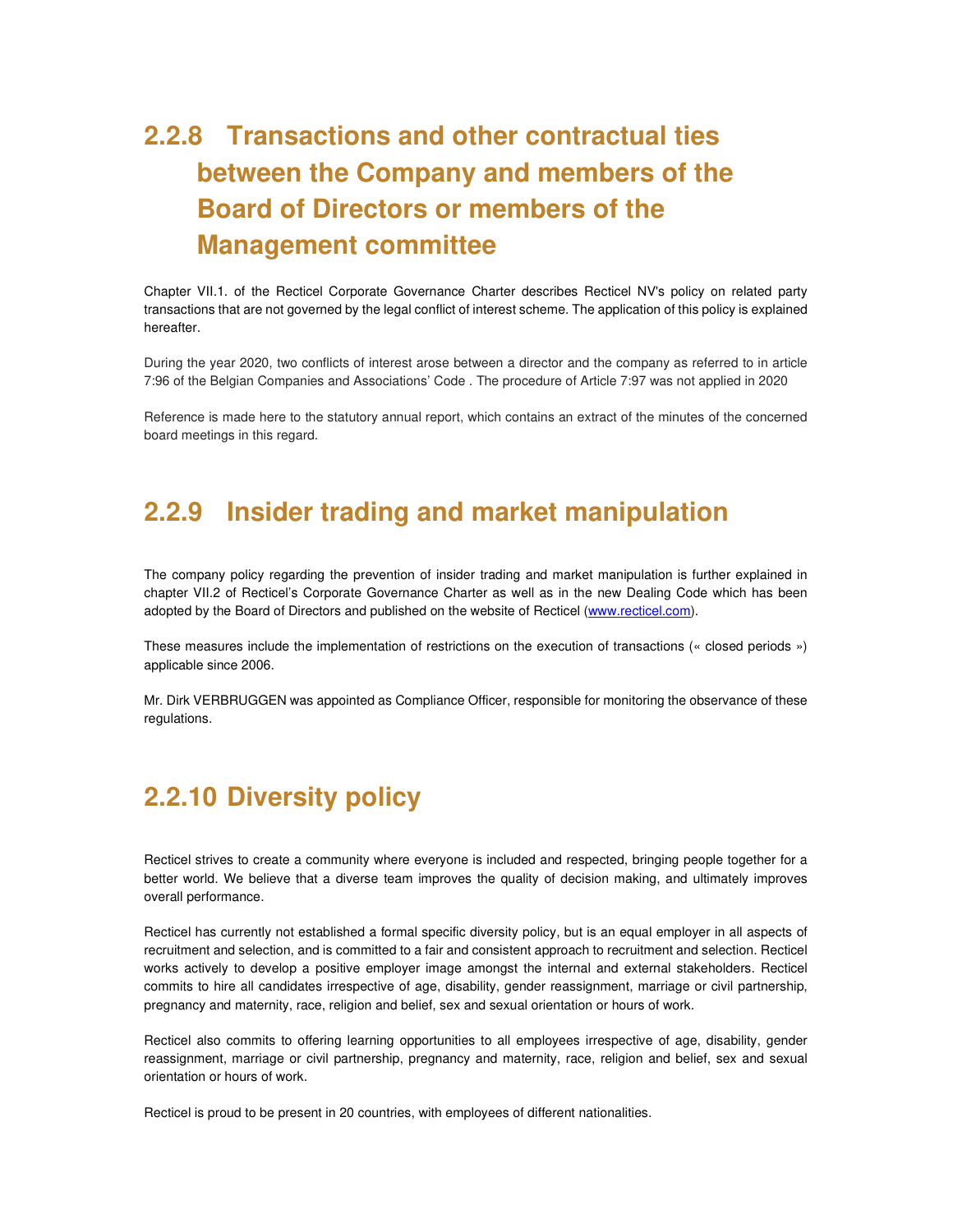Currently one woman is represented in the Management Committee. Furthermore, one third of the members of the Board of Directors is a woman, in accordance with article 7:86 of the Companies and Associations Code.

The selection process of the members of the Board of Directors is described in the Corporate Governance Charter of Recticel, with the aim to come to a composition that is diverse in all its aspects, both at the level of gender, background, professional experience, competence and education.

# **2.2.11 Relationships with the reference shareholders, other elements related to possible public takeover bids and others**

Here follows the overview of the shareholders who, under the statutes of the law, have addressed a notification to the company and to the FSMA:

| <b>NAME</b>                         | <b>DATE</b><br>OF NOTIFICATION | <b>NUMBER OF</b><br><b>SHARES</b> | <b>PERCENTAGE</b><br>OF SHARES AT<br><b>THE MOMENT</b><br><b>OF</b><br><b>NOTIFICATION</b> | <b>PERCENTAGE</b><br><b>OF SHARES</b><br><b>AT BALANCE</b><br><b>SHEET DATE</b> | <b>PERCENTAGE OF</b><br><b>VOTING RIGHTS</b><br><b>ATTACHED TO</b><br><b>SHARES AT</b><br><b>BALANCESHEET</b><br>DATE <sup>2</sup> |
|-------------------------------------|--------------------------------|-----------------------------------|--------------------------------------------------------------------------------------------|---------------------------------------------------------------------------------|------------------------------------------------------------------------------------------------------------------------------------|
| Own shares                          | 13/5/2015                      | 326,800                           | 0.61%                                                                                      | 0.58%                                                                           | $0.00\%$                                                                                                                           |
| <b>KBC Asset Management NV</b>      | 19/3/2022                      | 1,648,964                         | 3.01%                                                                                      | 2.94%                                                                           | 2.96%                                                                                                                              |
| Janus Henderson Group Plc           | 1/11/2022                      | 2,763,803                         | 4.94%                                                                                      | 4.93%                                                                           | 4.96%                                                                                                                              |
| Greiner AG                          | 1/3/2022                       | 2,446,678                         | 4.37%                                                                                      | 4.36%                                                                           | 4.39%                                                                                                                              |
| <b>Baltisse NV</b>                  | 1/3/2022                       | 12,647,732                        | 22.60%                                                                                     | 22.56%                                                                          | 22.70%                                                                                                                             |
| <b>Public</b>                       | Not applicable                 | 36,221,943                        |                                                                                            | 64.62%                                                                          | 65.00%                                                                                                                             |
| Total (excluding own shares)        |                                | 55,729,120                        |                                                                                            |                                                                                 | 100.00%                                                                                                                            |
| <b>Total (including own shares)</b> |                                | 56,055,920                        |                                                                                            | 100.00%                                                                         |                                                                                                                                    |

(1) The percentage of shares is calculated based upon the number of existing shares at the moment of the notification. (2) The percentage of voting rights is calculated based upon the 56.055.920 existing shares per 30 March 2022 based upon the information the Company has received from its shareholders per 30 March 2022, which can be different from the actual situation. The calculation has been adjusted to take into account the suspension of the voting rights of the 326,800 own shares held by the Company as foreseen by the law.

The company has not concluded a relationship agreement with the main shareholder BALTISSE NV in accordance with principle 8.7 of the Corporate Governance Code 2020, as there is a sufficient line of representation of the main shareholder through its representation within the Board of Directors.

The capital structure, with the number of shares and warrants of the company can be found in the chapter "Information on the Share" on the Recticel website (www.recticel.com).

An amendment of the articles of association of Recticel can only be obtained, following the special majorities of article 37 of the Articles of Association.

The Board of Directors submits its proposals regarding the appointment or re-election of directors to the general meeting of the shareholders. The Remuneration and Nomination Committee recommends one or several candidates to the Board, taking into account the needs of the company and following the appointment procedure and the selection criteria drawn up by the Board for that purpose. The composition of the Board is determined based on the necessary diversity and complementary skills, experience and knowledge.

The general meeting of the shareholders appoints the directors of their choice with a simple majority of the votes cast. Directors can likewise be dismissed "ad nutum" by the general meeting with a majority of the votes cast, before the normal expiry of his or her term of office.